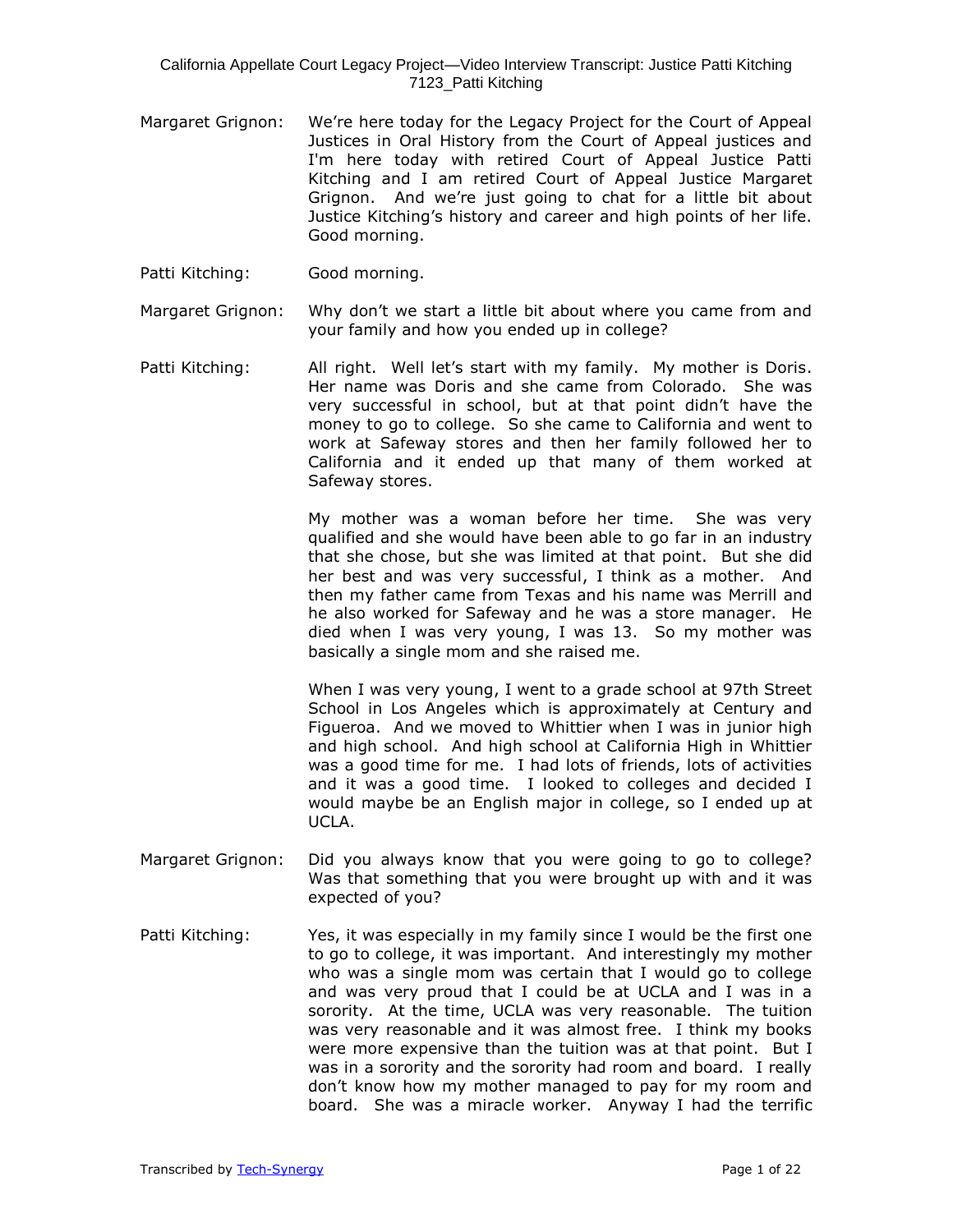experience of being in a sorority at UCLA and a big, big university. It was very good to have a group of friends.

- Margaret Grignon: And how did you decide to go to UCLA and not some other university farther away?
- Patti Kitching: Well, that's a good question. I really didn't have enough money to go to a university far away and the back east universities just weren't within anything that I could ever dream of. How would ever pay for airfare to go to New York? So UCLA was perfect because I was close to home, but yet I could live away at the sorority. And at UCLA, I was an English major because, I guess I was good at that. But what I loved about UCLA was that they required you to take other subjects and so I studied geology, and botany and Poli Sci which ended up -- I really, really love Poli Sci. And in particular, I took a class called politics in the Poli Sci department because that was a pretty famous class around UCLA at that point.

00:05:09

And the professor was Charles Titus and he was known around UCLA, he had been there forever. And he had a system where you took an exam every day. Sometimes the exam was only worth five points, the first day and then 10 and then it proceeded to be worth a 100 points or more points, but you had an exam every day, every day you were in class. So Monday, Wednesday and Friday you had some kind of an exam that you had to write and so you have an assignment and I can't -- well we read Machiavelli. So there are questions about Machiavelli and we read things like The Making of the President and there were questions about that. And so anyway, then you would get your score and they would post them. And so you would know who was at the top of the class because you would now how many points they have.

So I ended up with another woman at the top of the class. And so that meant that we were his teaching assistants for the next year and that meant that we got to grade all those papers every other day. I think we were paid about \$40 a month for that, and boy was that time consuming especially when we got into those papers that were worth 100 points but this other woman and I would share and we would take all the papers every other day.

Interesting, a couple of people I now know including someone on the Court of Appeals, Steve Perren was apparently in one of the classes for which I was a teaching assistant.

- Margaret Grignon: Oh that's interesting.
- Patti Kitching: And he tells me that he got an A and I'm glad.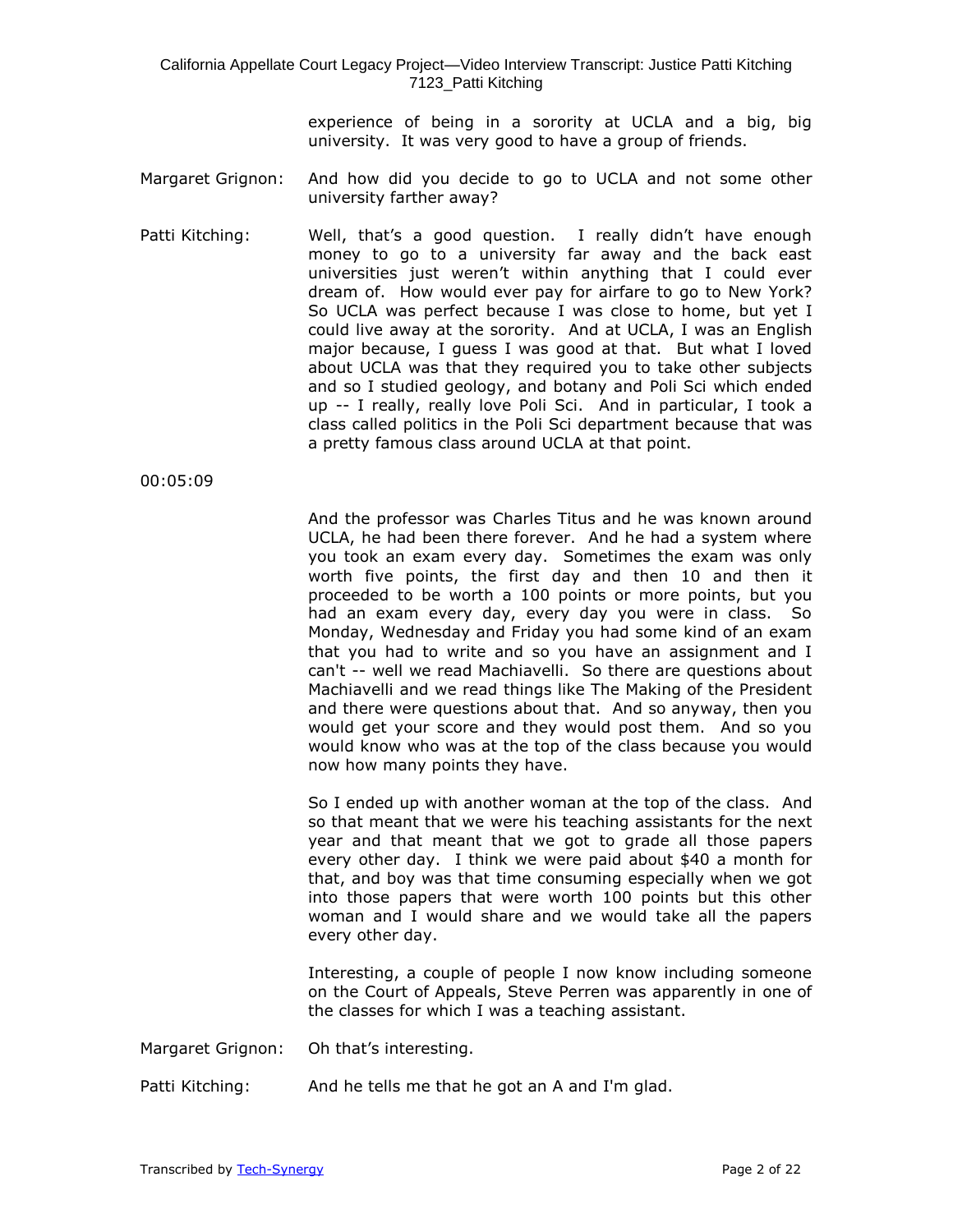Margaret Grignon: So there's nothing for him to hold against you yes?

Patti Kitching: No, nothing that he holds against me. And so that was a terrific experience. In fact when Dr. Titus retired, President Kennedy sent him congratulations and we had bit retirement parties and he was very well loved. And so he was a great influence. Even though this wasn't exactly political science, I'm not sure what it was, it's more like Dr. Titus would challenge students if he thought the students were too conservative. He would lecture more on the liberal kind of philosophical side, political side and if he thought the students were too liberal, he would go over to the conservative side and so he was always challenging the students.

> You really didn't know where he was, he was just there to kind of challenge and it was just so interesting. But I did develop an interest in politics and political science. So I took more political science cases and I think I probably ended up with a minor in political science. But I was also taking English Lit and Shakespeare and Modern Literature, et cetera, which is wonderful and Writing classes.

- Margaret Grignon: So did you just go to school or did you have some fun as well?
- Patti Kitching: I had some fun as well, yes I did. I was a president of my sorority and that was a great honor and I was also a song leader at UCLA. This was the time when the basketball team was starting to become very famous and so it was also the first time that UCLA went to the final four in the basketball finals, the NCAA Finals. So we were able to go to Louisville with the team in the Final Four Basketball, and that was great fun. And Johnny Wooden was such a role model to everyone. Actually the football team was also good and we were able to be on the Rose Parade on the UCLA float, and that being a song leader also led to being in a movie and being on a couple of TV shows because they would come to UCLA and interview and want to know who the song leaders were.
- Margaret Grignon: What movie were you in?
- Patti Kitching: I was in the movie called Son of Flubber with Ed, with Mc Murray.
- Margaret Grignon: Yes.
- Patti Kitching: Yes, yes.
- Margaret Grignon: I can't remember his first name but yeah.
- 00:10:04
- Patti Kitching: Right, right.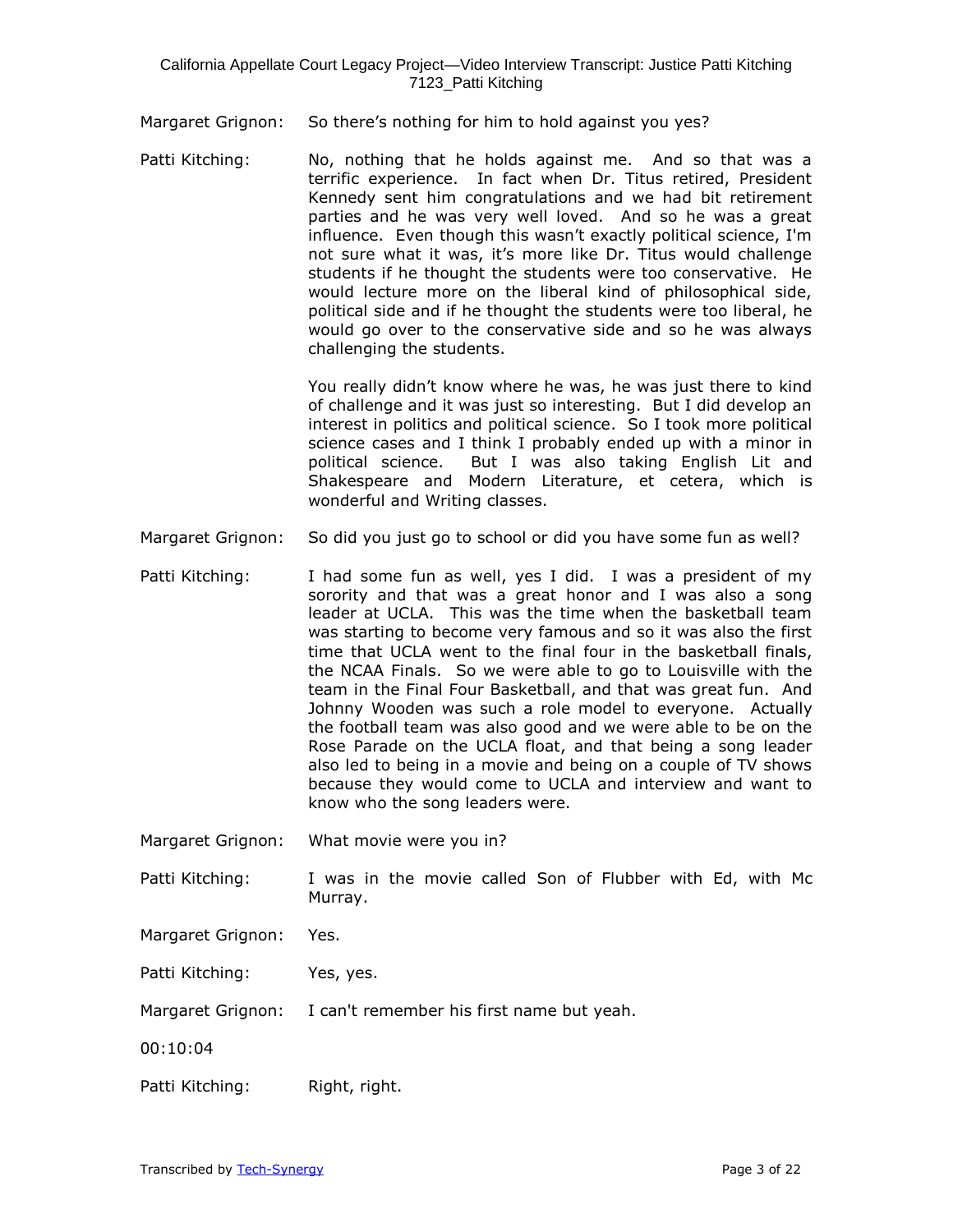Margaret Grignon: That was the flying car?

- Patti Kitching: That was the flying car. I wasn't a very good actress either. And I remember being on the movie set and they put all these make up on you and then they would tell you what to do and I wasn't very good. So I probably didn't have a career in the movies.
- Margaret Grignon: So when you graduated from UCLA that was cum laude correct?
- Patti Kitching: Yes.
- Margaret Grignon: And then you got married?
- Patti Kitching: And then I got married. And then I married someone who was going to go to medical school. And so we proceeded to move to Omaha, Nebraska and of course I didn't know anyone in Omaha, Nebraska, didn't know anything about Omaha, Nebraska but it was a nice town and we made friends, made friends in the medical school. We didn't have much money and so I worked. I had various jobs. I was a secretary and I also was a teacher at Head Start and teaching underprivileged children English, and teaching them how to write and vocabulary and things like that.

Gary was working as well, he was doing what they called summaries of people before surgery and things so that he could earn some extra money and I was working and we supported ourselves. And I think you got a couple of scholarships. I do remember the snow in Nebraska. I wasn't used to the snow and I wasn't really happy about driving in the snow. But then came the summer and it was nice and hot. But we survived.

- Margaret Grignon: Were you there for his whole four years of medical school?
- Patti Kitching: We were there for four years of medical school and then I remember, we drove a cross-country and he took some boards I think in Albuquerque or somewhere. And then we came to California and he began an internship at LA County Hospital and we lived on the premises of LA County Hospital. And at that point I entered a graduate program in Poli Sci at USC and then that was a little too expensive for me, so then I went to a little cheaper place, Cal State LA and had some more units in Poli Sci.
- Margaret Grignon: So you were thinking of getting a masters in Poli Sci?

Patti Kitching: I was or eventually a PhD.

- Margaret Grignon: Okay.
- Margaret Grignon: But I knew I had to wait until Gary Kitching was finished with all of his training and I could be some place where I could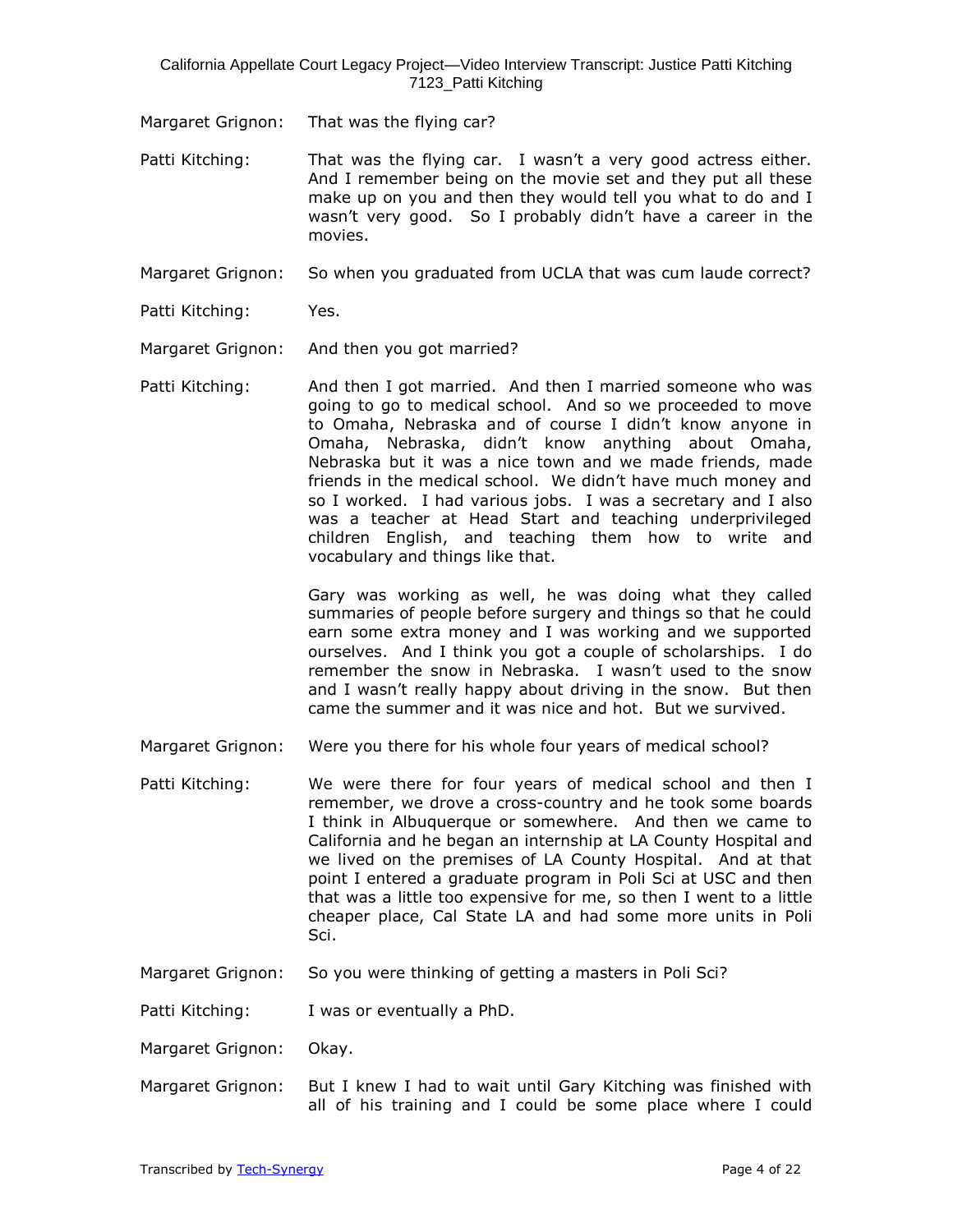actually go back to school because after this internship Gary went into the navy. There was something called a Barry Program and had he been accepted into the Barry Program, I think it was a lottery. He could have finished his residency before he went into the navy, but he didn't get the lottery so he had to go into the navy right after internship. So they sent him to Twentynine Palms where he worked in the marine hospital and took care of the marines. And so we lived in Twentynine Palms for two years and my son was born, my son Christopher was born in 1969 right when we went to Twentynine Palms. Christopher and I spent our time in Twentynine Palms while dad was at the hospital working.

- Margaret Grignon: Were you working on Twentynine Palms or taking care of Christopher?
- Patti Kitching: No, I was taking care of Christopher. And then it was time for Gary to do his residency and for us to move back some place where I could probably be go to school. And so I said to Gary "Well?" and he said "Now it's your turn." You've put me through school now I'm going to put you through school. And so I said "Okay, I would like to get a PhD in Political Science." And Gary said "Well why don't you think about that because if you have a PhD in Political Science there won't be that many career opportunities for you. You could be a professor or you could be a consultant or what else could you do? There aren't many opportunities." And he said "Why don't you go to Law school?" and I said "Well, that's an interesting idea."

00:15:05

I didn't know any lawyers and I had no idea what that would entail.

- Margaret Grignon: That was the first time you'd actually ever thought about going to law school?
- Patti Kitching: That was the first time I ever thought about going to law school and I have to give Gary credit because he went to medical school and he didn't know any doctors. I didn't know any doctors and he had good dreams and he went after his dreams, and he helped me go after my dream too. He was very encouraging.

So, I applied to law school and I was, at that point, 29 years old, had been out of school eight years and I was accepted to Loyola Law School. I remember that Gary drove into town when I took the LSAT and supported me, and was very encouraging. So, in 1971, I showed up at Loyola Law School. By this time I was six months pregnant with my wonderful daughter, Allison.

Margaret Grignon: What was your reception?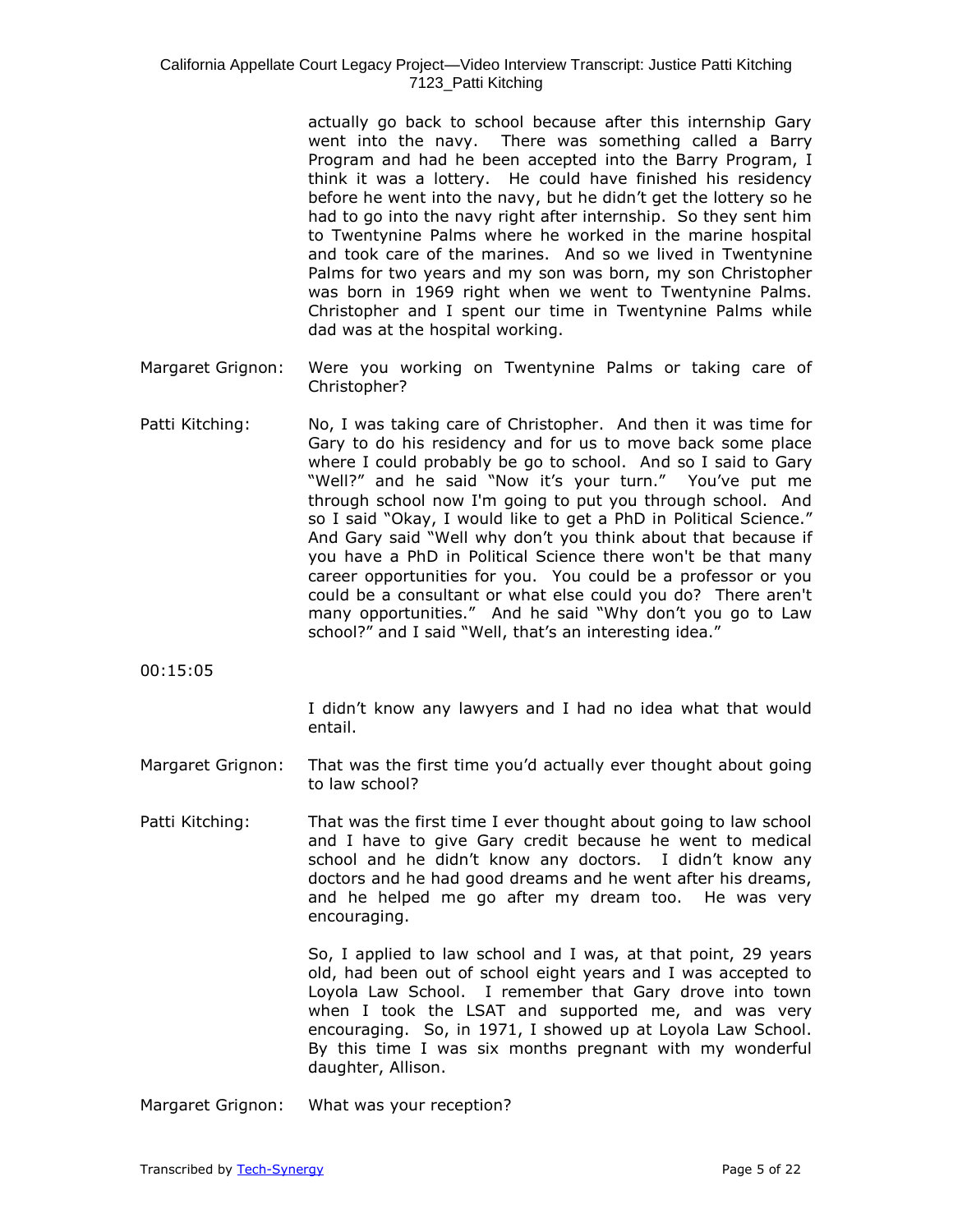Patti Kitching: Well, I think they were probably surprised because on my application I didn't have to tell them I was pregnant, but they were just fine. At that point, there were about a third of the class consisted of women. So, in that regard, I wasn't So, in that regard, I wasn't surprised. I was the only pregnant woman there.

> So, I started law school and I loved it. I loved reading those cases and I remember I would summarize the case in the margins of the case. I love summarizing and I love to take that principle of the case and put it into one sentence, and synthesize it. I would make outlines and study, and loved it. I loved the lectures. I loved everything about it.

> I have Gary Kitching a lot of credit. He was very supportive. I've tried to make it as easy as he could for me. At that point, he was in a residency at Harbor General Hospital in Carson and so he was working hard too, but he tried to make it as easy as he could for me. My mother was also a huge help.

- Margaret Grignon: Was she still working then or was she retired?
- Patti Kitching: She was still working, but she was a huge help. I had two children, a 2-year-old and a newborn.
- Margaret Grignon: Let's talk about the newborn. I have this memory that you started at Loyola and you took the first semester and that in between the first semester and the second semester, Allison was born.
- Patti Kitching: She was born in December at the end of the first semester. It was interesting because Loyola, at the first year, didn't really have finals. That first semester, they had like midterms. So, Allison was born December 8 and the midterms were a little later than that.

So, I missed those midterms, I can't remember. They must have let me make them up or something, but they weren't the final grade of the course like real property. The final wasn't at the end of December or something.

- Margaret Grignon: They were year-long classes, right?
- Patti Kitching: In June, right.

Margaret Grignon: Yes.

Patti Kitching: Right. So, that was good and so I only had the equivalent of midterms at that point. So yes, I had -- Allison was born December 8. I think I was in class the day before she was born and so I was out until the next semester began. I went back to school and had a newborn. I worked very hard. I had classes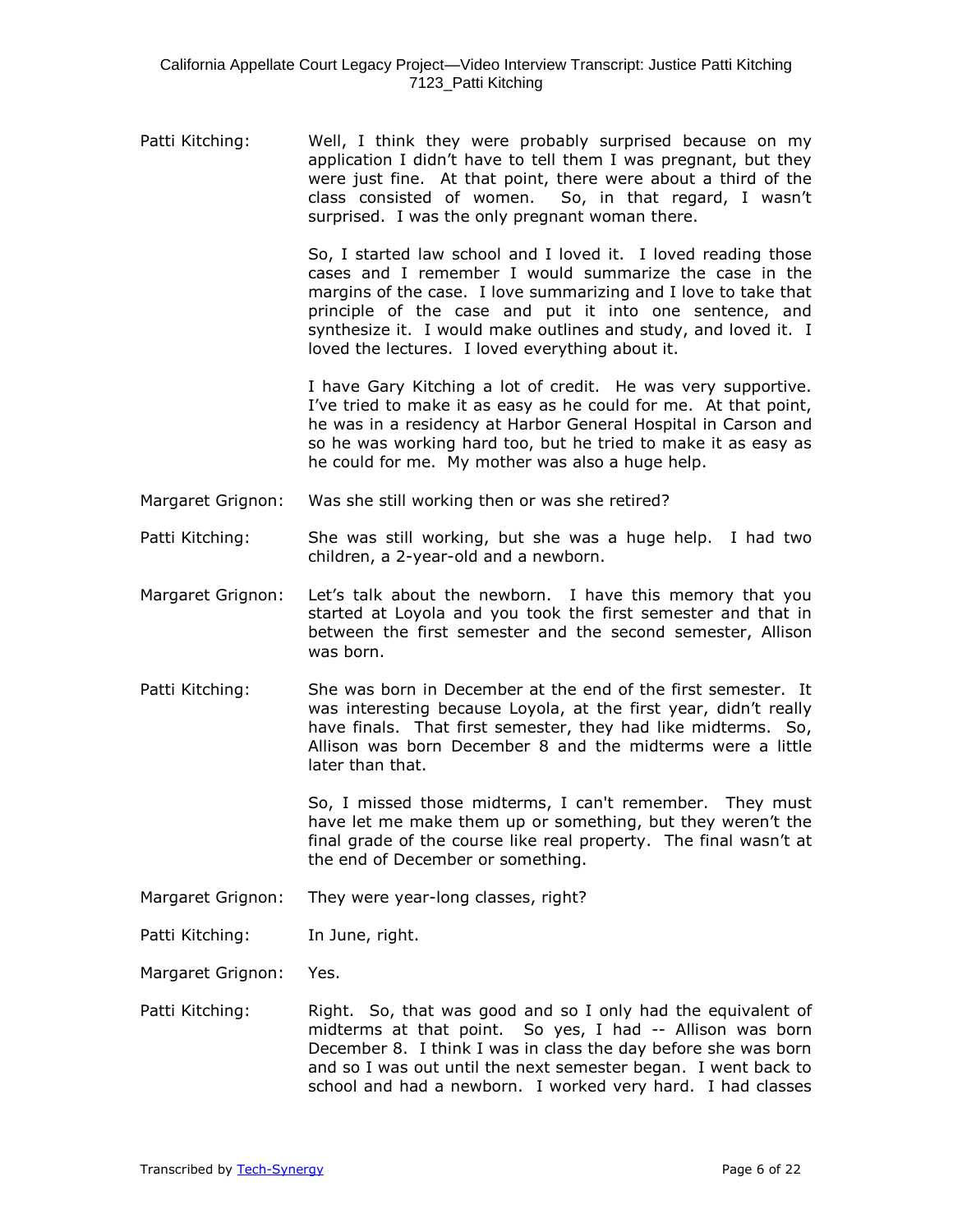and I had a 2-year-old and a newborn at home, but there were people in law school who were holding down fulltime jobs.

I didn't feel as though I was working any harder than they were because they were fulltime job plus going to law school and I had a fulltime job and I was going to law school. I felt fine. I was probably tired, but I was young at that time too. So, I could study and of course I had the summers off.

00:20:00

I wasn't able to work in law offices during the summer because I was home taking care of my children, but that was okay. I just loved law school. It was a pleasure to study and it was a pleasure to talk to the students, and it was a pleasure to do everything about it. I particularly enjoy my tax classes and constitutional law was probably my very favorite class. I think that's probably common for many people in law school. I remember Professor Coskran who taught future interest.

- Margaret Grignon: Real property, right?
- Patti Kitching: Real property, future interest, right. Boy, was he wonderful. I remember on the Bar exam coming across the Con Law and future interest questions, and saying, "All right! This is good."
- Margaret Grignon: I know this.
- Patti Kitching: I feel good. The three years went fast and I graduated. I remember at graduation my mother was still living and so my mother could come to my graduation and my two children, and Gary Kitching. They had both been very instrumental in allowing me to go to a law school and to graduate.
- Margaret Grignon: Okay, so you have your law degree and you're out to find yourself your first job. How did that go?
- Patti Kitching: Well, the question that employers ask of me, they ask me about law school and my background and everything, but they also had many, many questions about my little children, and who was going to take care of my little children, and if they were sick who would take care of my little children. They would tell me that they were quite concerned about whether I could concentrate on being a lawyer when I had those little children at home.

I always thought, "Funny, they never asked Gary Kitching that question when he's interviewed for jobs," but they did ask me that question.

Margaret Grignon: So, even though women were one-third of the law school class, it's still not integrated into the workforce at that time?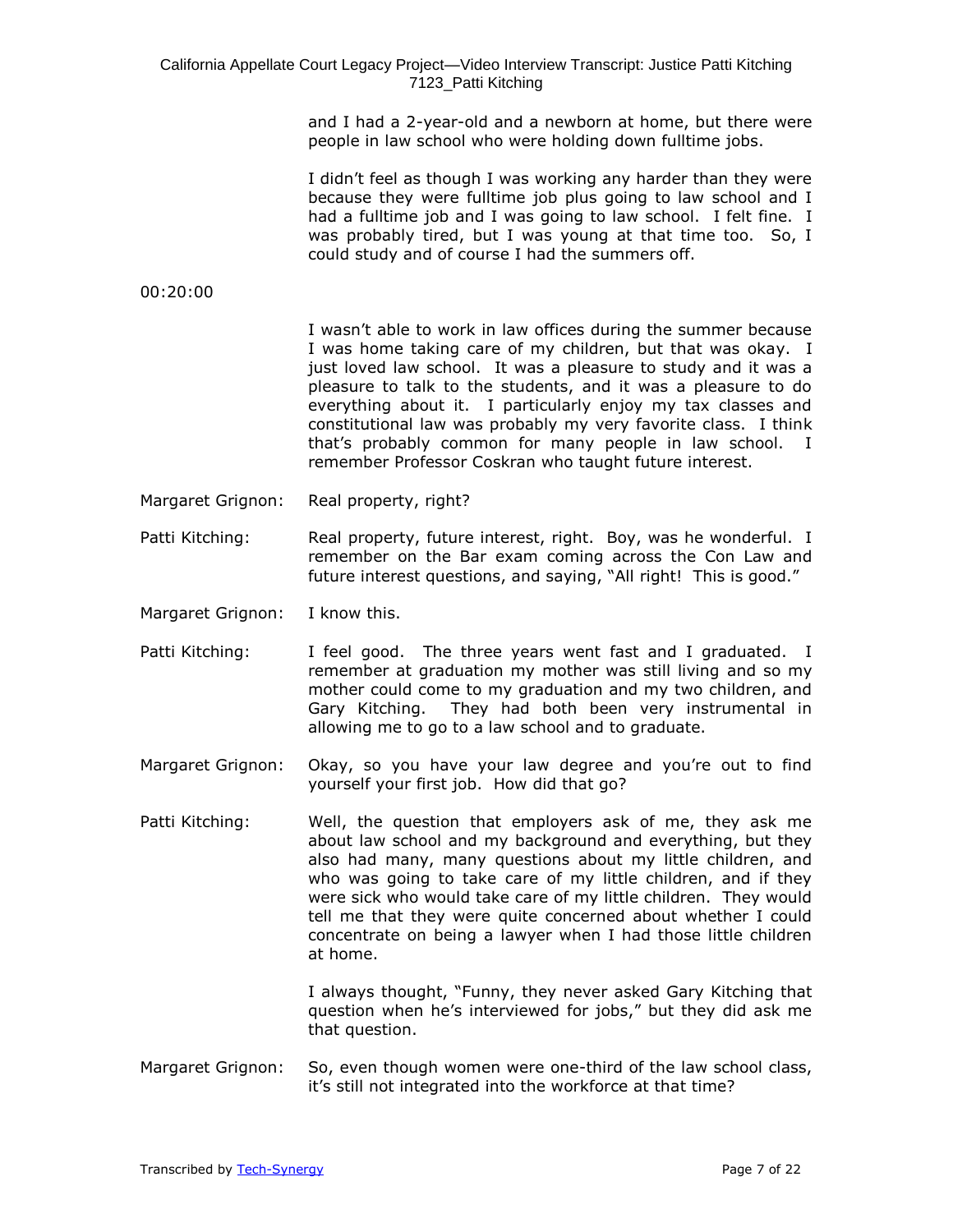Patti Kitching: Yes, that is true. That was in 1975. So, what happened is Gary Kitching took a job in Sacramento and we moved to Sacramento. I interviewed in Sacramento with the Attorney General's office and they wanted to hire me. They said, "We would like to make you a job offer, but we only have a job opening in Los Angeles. We don't have one here in Sacramento."

> I said, "Well, that sounds good. I'm from Los Angeles." I said, "Don't you want to ask me about my children?" I was trying to anticipate the problems that everyone else had had and they said, "No, we think you're qualified and we would like to hire you." I said, "Oh my gosh! I found my home."

> So, I moved and came back to Los Angeles from Sacramento. Gary Kitching took a fellowship at Loma Linda University in Radiology. We moved the family back to Southern California and we moved to Palos Verdes because the schools were very excellent in Palos Verdes.

> Gary commuted on the weekends from Loma Linda. I went to work in the Attorney General's office in the business. At that point, it was called the Tax Section. Later, it became the Business and Tax Section. I represented the tax agencies of California.

- Margaret Grignon: So, the franchise tax board in the State of Board Equalization?
- Patti Kitching: And the Employment Development Department. Eventually, when the business came in to that section, we represented the Department of Insurance as well. So, I was a brand new attorney in the Attorney General's office. The good thing about that is that you had your own cases right away.
- 00:25:00

You didn't have to sit in a room and do depositions for many years. You had your own case and you could handle your own case and that was a wonderful opportunity really. There was a lot of appellant work in that section as well. A lot of cases were appealed they had to do with tax areas.

Margaret Grignon: And you would handle both the trial court and your appellant work?

Patti Kitching: Yes.

Margaret Grignon: Who was the attorney general then?

Patti Kitching: The attorney general is George Deukmejian. I was there through several attorneys general, but George Deukmejian was the attorney general at that time.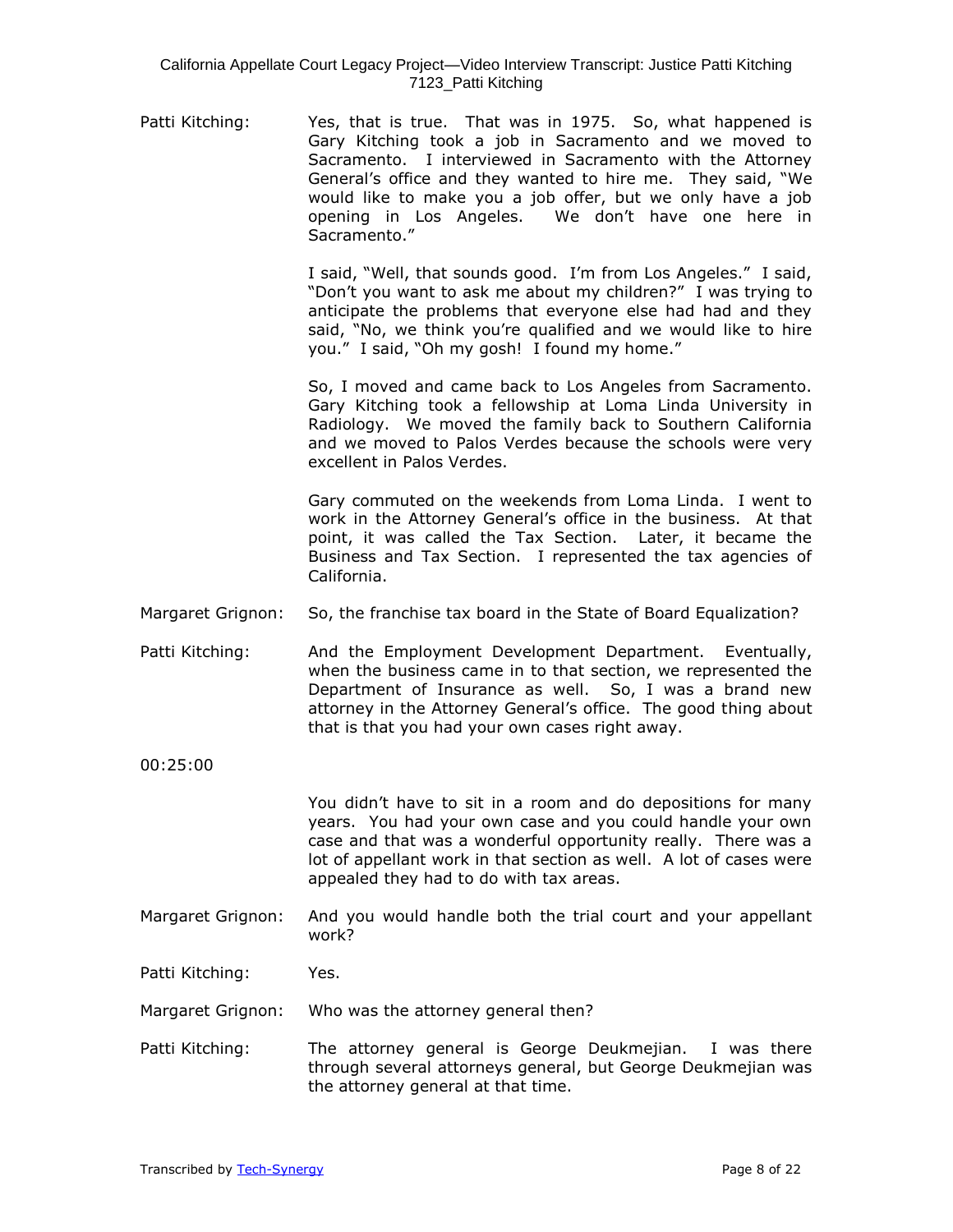- Margaret Grignon: Who would come to be a very important person in your life?
- Patti Kitching: He would. I'm very appreciative about of what he did.
- Margaret Grignon: So what kind of cases did you work on in the attorney general's office?
- Patti Kitching: Well, I had a big variety, some were legal issues, some were just straight tax collection issues, didn't have too many of those. Generally, we would have a legal issue, someone wanted to litigate what a statute meant, whether something was taxable or not. We did bankruptcy. We were in State and Federal Court. It was just a big variety. I had good relationship with my clients. I enjoyed working with them in Sacramento, and my main clients were the Board of Equalization and the Franchise Tax Board.
- Margaret Grignon: And some of those cases took you to the U.S Supreme Court?
- Patti Kitching: Yes! Amazing! That was amazing. The first case was the Franchise Tax Board versus Construction Laborers. What happened is that the Construction laborers collects money for workers who worked in various industries and they collect the vacation money or the welfare kind of money, and some of those workers owed money to the Franchise Tax Board, so I filed the complaint in state court to collect some of that money that they owed. The Construction Laborers people removed me to Federal Court. And I tried to get it remanded back to state court and the Federal Court denied my remand. Eventually, that went to the Ninth Circuit and I lost. And then the U.S. Supreme Court took the case from the Ninth Circuit, and so I now had a case in the United States Supreme Court.

And that was a whole new world because there are many different kinds of rules in the U.S. Supreme Court, the kind of brief you have to have, kind of record you have to have, the kind of training you have to have, and so one interesting thing was that -- lots of different things happen when a case goes to the Supreme Court. One thing is that as far as state agencies go, sometimes the attorney general will take the case away from a deputy attorney general, once the case goes to the U.S. Supreme Court because the attorney general wants to argue it. In California, that didn't happen. The attorney general let the deputies keep their case if that was their case and so I was lucky enough that I was able to keep my case.

Another interesting thing was that there was some concern that the deputy's attorney general in the U.S. Supreme Court needed to be trained before they could argue in the Supreme Court because it is a very different area and a different atmosphere, et cetera and very important. So the solicitor general sent deputy solicitors general to California to train the deputy's attorney general who were going to be arguing cases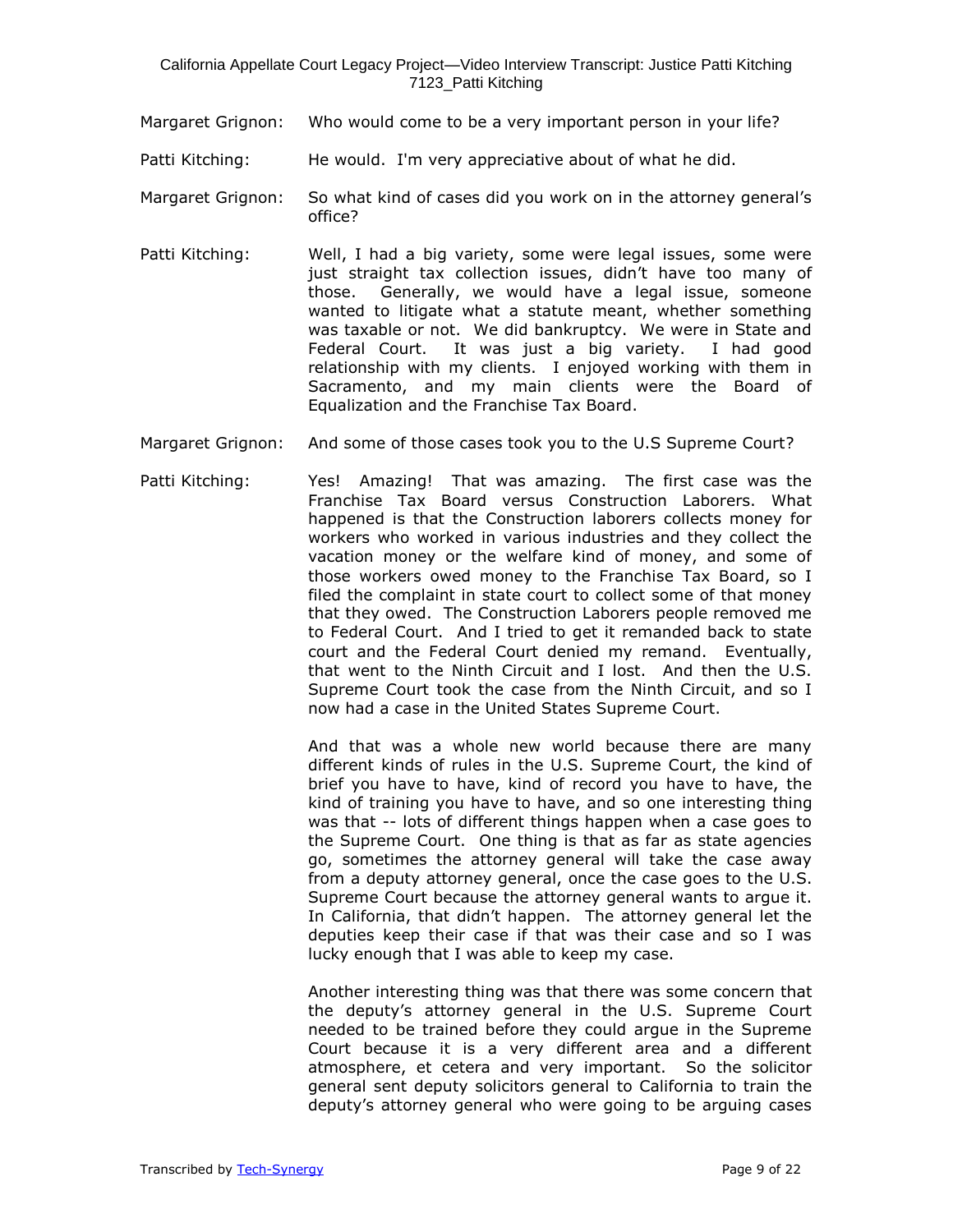in the U.S. Supreme Court. And apparently, they must've come from several states, I don't quite remember right now, but we had a group of deputies that were going to be arguing in the Supreme Court.

00:30:00

So they came out and they told us this is what happens in the Supreme Court, this is what you should be doing and this is what the justices will do and this is what you can expect. And it was very helpful and they were trying to make sure that they could raise the level of the argument in the Supreme Court, and so that was what a very worthwhile program. I also met people from the solicitor general's office and they were very helpful.

So I prepare all my briefs and it was this case that a professor at Temple University his name was Julian Eule, noticed in the advanced sheets that this case was before the Supreme Court and he found it interesting and he thought it was be interesting for his class to study. So he assigned it to his class and they would read the briefs and then they would discuss it and they would probably make the arguments and all that kind of thing.

So he contacted me and said he was doing this with his class, and that was wonderful because -- then as I was writing my briefs, he could make suggestions, and he was a con law professor and this is great. We wrote all the briefs. I remember taking them to the printer to have it printed, had to be perfect. Oh, my gosh, I proof read it a thousand times. I followed all the rules and prepared everything and finally went to the Supreme Court.

One thing that happened at the beginning of the argument is that Justice Byron White held up my opposing counsel's brief and he said, "Mr. so and so you were lucky," and he was raising his voice at this time, and Byron White was a big man, he'd been a football player. And he was raising his voice and he was saying, "You're lucky, I'm going to read this brief because it doesn't have a summary of argument," and the whole court room froze. And the opposing counsel apologized and it shocked me, it shocked everyone. So when we all settled down, we could make our argument and I prevailed on that case. Justice Brennan wrote the opinion, nine to zero.

Another thing that this association of attorneys general did as well as training deputy attorneys general was that they also set up a moot court for me. So when I went back to Washington D.C., I had a moot court by the former law clerks of the Supreme Court. So they were terrific.

Margaret Grignon: That must've been very helpful.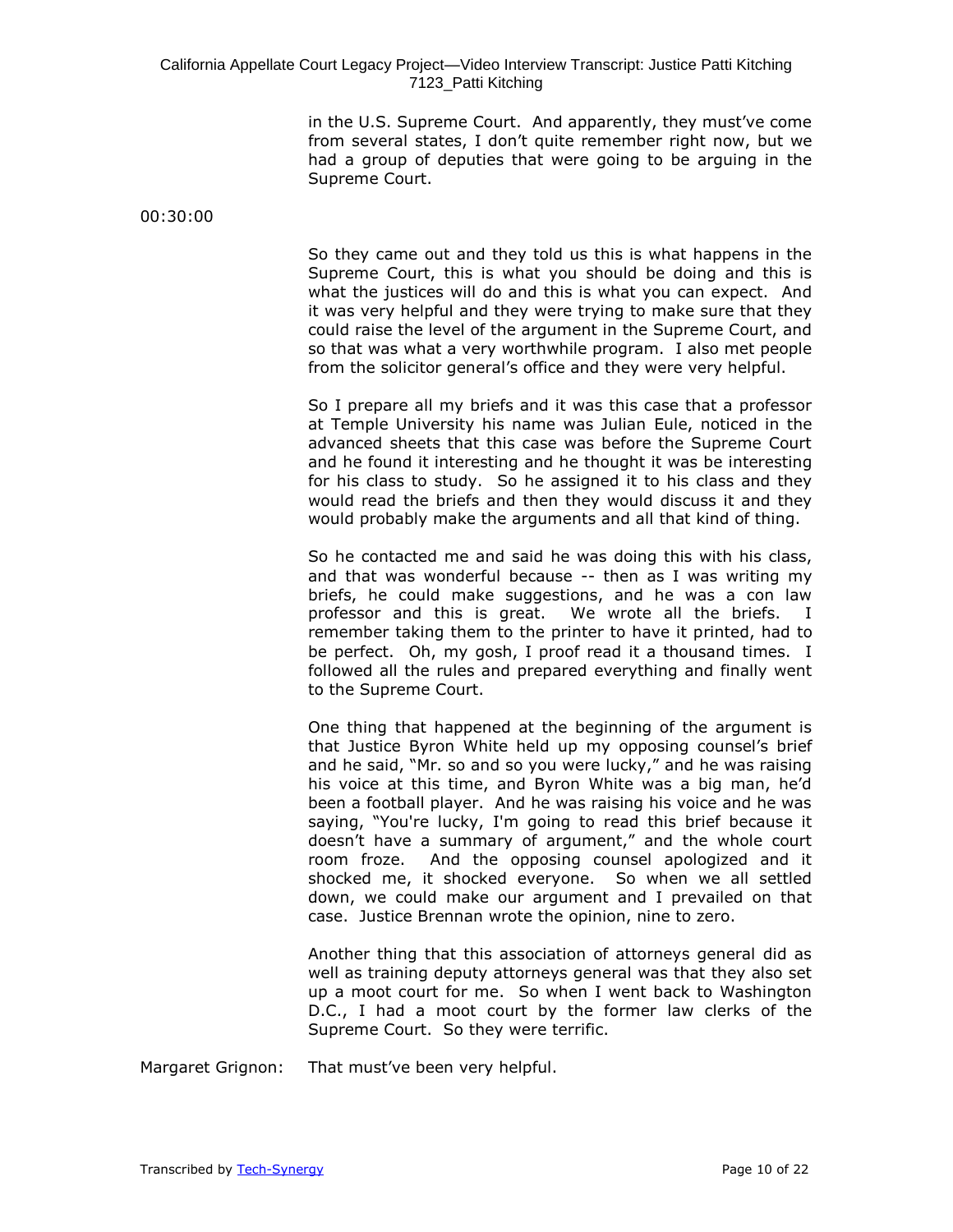Patti Kitching: They could ask me all the questions that they thought the justices would ask me. And they had just been working for the justices. And I have to say, I had anticipated their questions. This case involved ERISA, and I had read ERISA from cover to cover, and it was the well pleaded complaint rule. Basically, that's what the thing turned on is that I had filed the State Court action and I was allowed to stay in State Court even if there was going to be a federal question that was going arise, it was going to be preemption as a defense under ERISA, they were going to argue that, but that didn't matter, the well pleaded complaint rule said that they had to leave me in State Court so that I could litigate my tax collection question.

> And so they said -- they told me that the law clerks of the Supreme Court loved my issue, the present law clerks, because it was a complicated procedural issue and they said, "Oh the law clerks are going to love your case." And I don't know if the justices were going to love my case but they told me the law clerks were going to love my case. And they were very helpful and very kind and they helped me gained confidence in my case.

00:35:03

So I remember arguing the case and -- I remember before we argued, Sandra Day O'Connor was on the panel, and my two children Chris and Alison had come with me to the Supreme Court. They had special place to sit and they didn't have to leave after a while which the U.S. Supreme Court has a situation where unless you're a member of the Supreme Court and when the public comes in, they can only sit there for like 20 minutes and then they remove those people and allow other people to come in so that more people can see part of the argument.

So anyway, family members had a place to sit and they didn't have to leave during the argument, and so my children were there. Sandra Day O'Connor would look at me, she will look at my children and she will look at me, she will look at my children. I know she was putting this together. We did the argument and it was lunch time and the argument was going to go over into lunch. So the chief justice said, "It's lunch time, we're breaking," right at noon. We didn't go over like sometimes we did on the Court of Appeals, it was lunch time and we were stopping. So that was good though because that meant that I could go to lunch with Julian Eule. By the way, he was later a professor at UCLA and sadly, he passed away a few years after that.

So Julian Eule and I sat at lunch and we talked about what had happened so far in the case, and he's giving me suggestions and saying, "Well, they said this and --." And he was very helpful of course, being able to confer with him. When I went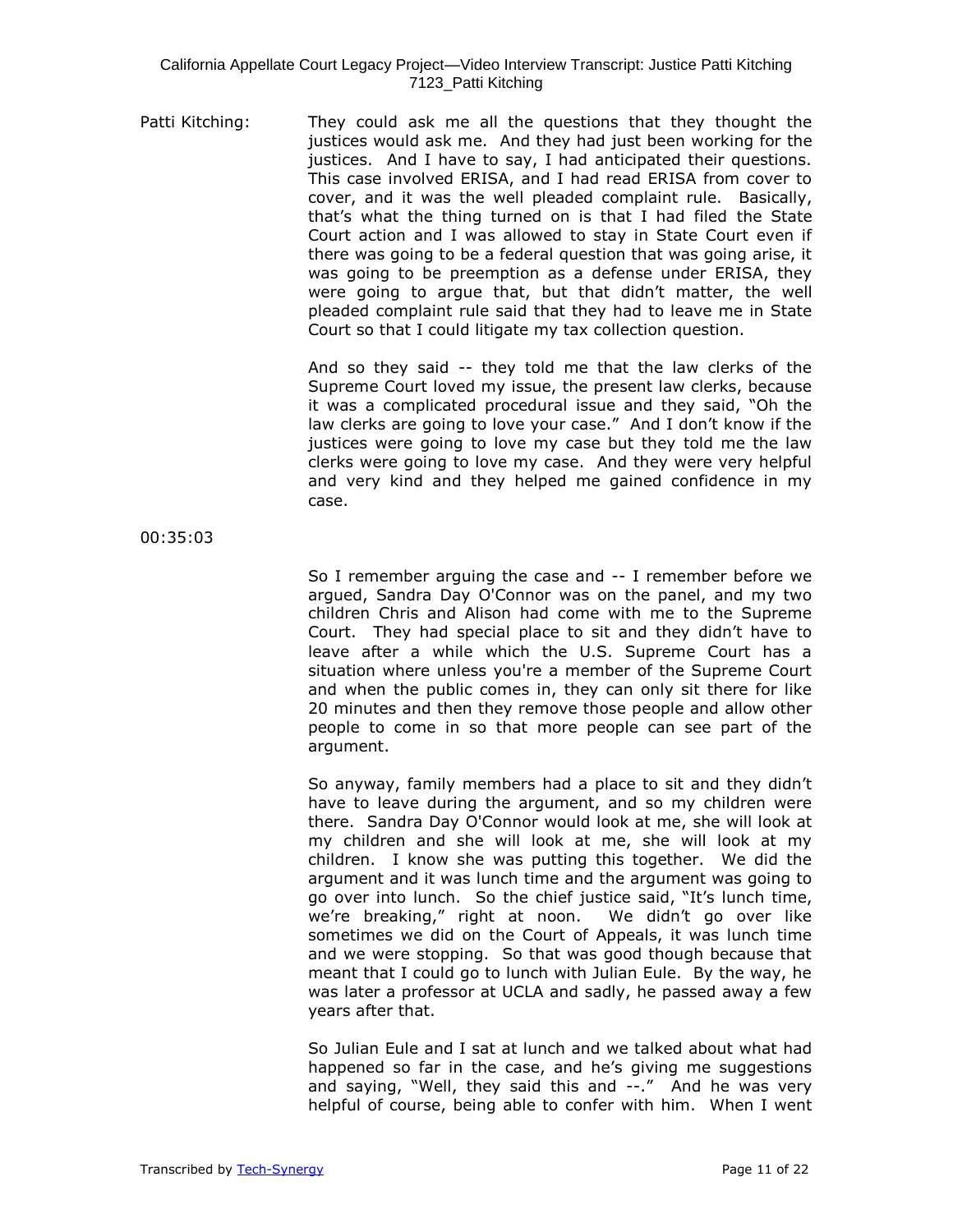> back for the rest of my argument, I was getting use to this anyway and I was pretty relaxed for the end of the argument. So that was the Construction Laborers case.

- Margaret Grignon: That's fascinating. So that was your first argument in front of the U.S. Supreme Court and then you had another one.
- Patti Kitching: Right. It was quite interesting. One year later April of '83 and April of '84, I was in Washington to see the cherry blossoms and to argue before the Supreme Court. This was another Franchise Tax Board and it was against the U.S. Postal Service. And this time, the employees of the Postal Service hadn't paid their taxes and the Franchise Tax Board had assessed and order to withhold to the Postal Service which said, withhold this money, these people owe it in tax. Postal Service said, "Nope, not going to do it." So that year, "You can't sue us. This is not in the judgment," these kinds of things because it was an administrative order.

So we went to the Supreme Court and interestingly --

- Margaret Grignon: Let me just stop you for a moment. You lost in the Ninth Circuit again?
- Patti Kitching: Sorry. Lost again, lost again in the Ninth Circuit. This time, we had filed it in the Federal Court and we lost in the Ninth Circuit, right. This was also reversed, nine to zero. And there was -- I think a period were maybe 9 or 10 cases of the Ninth Circuit were reversed right in a row and I think I had two of them. So that was kind of interesting.

So this case, it revolved again around somewhat of a procedural tax question. And that's whether this administrative order was the equivalent of a judgment and whether the -- was equivalent of the court judgment. And the Postal Service said, "No, it isn't. So we don't have to honor it." The Supreme Court agreed with us that it was the equivalent of a judgment. And they also followed and articulated the policy that you don't litigate tax liabilities before you pay them and file a claim for refund, because the government needs money to run while you're litigating tax issues.

00:39:58

So the Supreme Court ended up actually articulating that principle in this case and agreed with the Franchise Tax Board, in fact that said -- the court said that the taxes are the life blood of government, quoted that in the case. So that was helpful in following cases when issues arose as to whether entities had to follow the proceedings or honor this tax levies.

The interesting thing about that whole thing and getting into the procedural and the policy reasons behind these laws was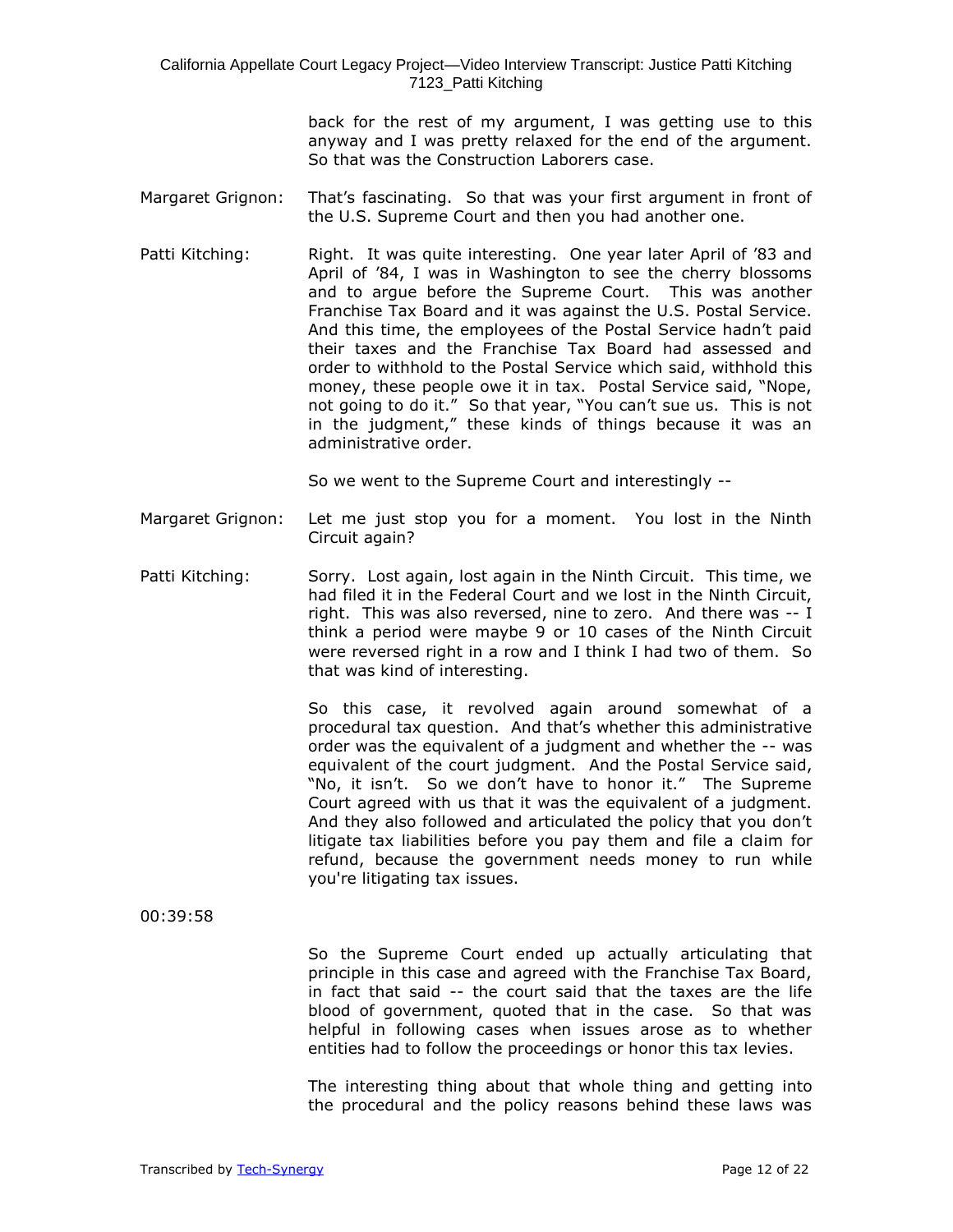that the opposing counsel was a deputy solicitor general, and those people are very, very qualified to argue anything in the U.S. Supreme Court, very, very qualified people. But they didn't quite have the expertise in the area of tax law to explain to the court all the policies behind what the Franchise Tax Board wanted to argue to them and wanted the court to understand. So that was kind of interesting.

And I think we've seen that in the Court of Appeals where someone has worked on the case and knows the case, cold, and then someone at a higher level takes the case away from them and doesn't really know the ins and outs of the case.

- Margaret Grignon: At time of oral argument.
- Patti Kitching: At oral argument, exactly. So it's kind of like who really knows the nitty-gritty about the case and should that person be arguing it or maybe another person even could be better at oral argument but may not know quite as much about the details of the case. It's kind of a tradeoff. So this is a pretty much of a procedural kind of a case like you should honor and you will honor this order to withhold these taxes.
- Margaret Grignon: So how long were you ultimately at the attorney general's office?
- Patti Kitching: I was there 11 years and it was a great 11 years. I was very happy there.
- Margaret Grignon: And why did you decide to leave?
- Patti Kitching: Well, I had a friend at Bank of America and he said, "Why don't you come over to the Bank of America." I guess I just decided that something new would be good for my career even though I was very happy at the Attorney General's Office. So I went and I worked there and I monitored outside counsel. And that meant if lots of people sue Banking of America, and so we would hire -- our legal staff only had like I think 12 or 15 people in it in Los Angeles and we couldn't handle all the cases. So we would send them out to outside counsel and so I would monitor outside counsel and all of the many, many cases they were handling for Bank of America.
- Margaret Grignon: All kinds of litigation not just tax litigation.
- Patti Kitching: Oh, yes, all kinds of litigation. Yes, slip and fall, safety deposit box, things like that.
- Margaret Grignon: So you're at Bank of America and what prompts you to apply to the Municipal Court?
- Patti Kitching: Well, when I was in the Attorney General's Office, my friends there suggested that I apply to be a judge and that was a good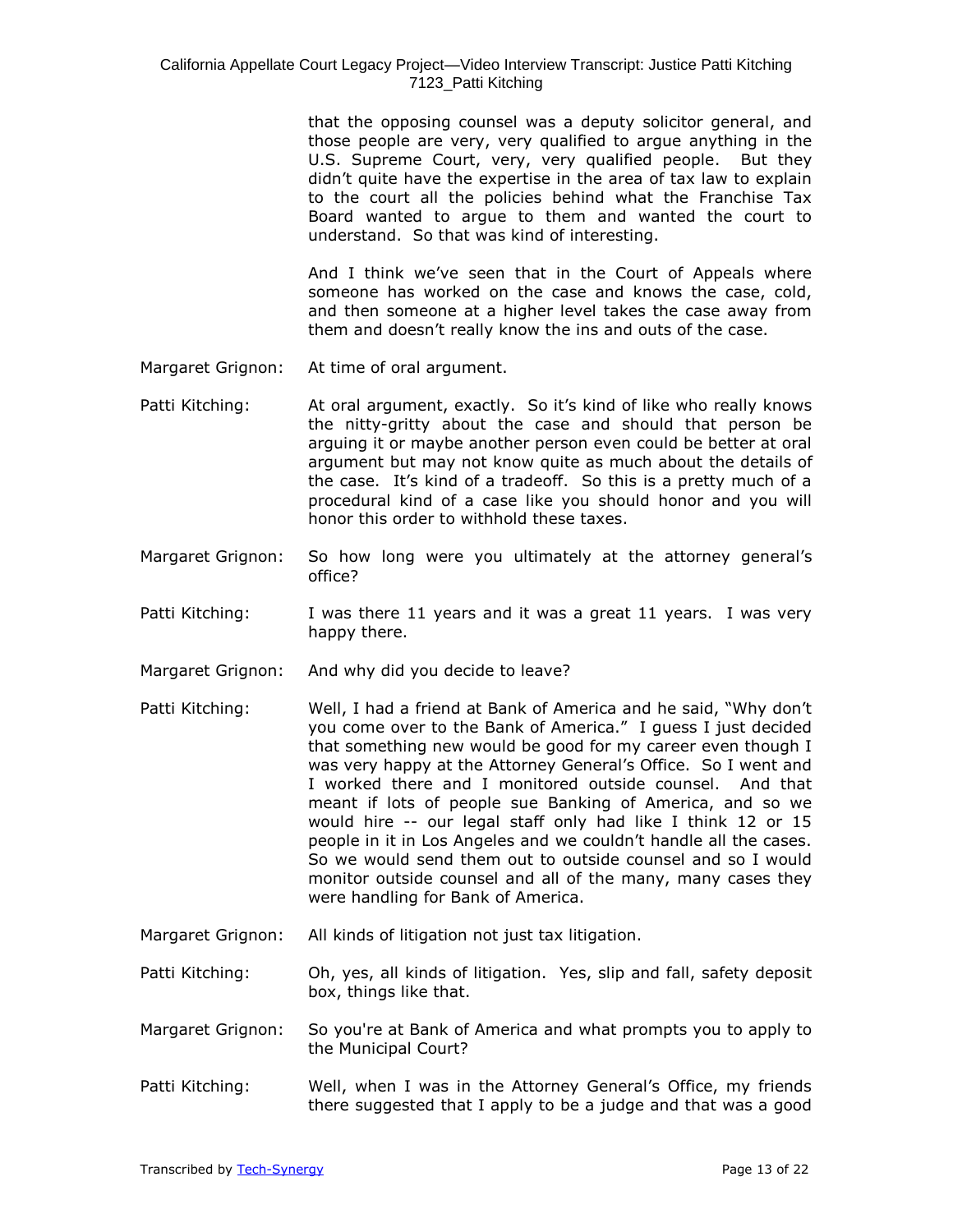> suggestion. So I put together my application and sent it in and it was -- after I'd left the Attorney General's Office and when I was at the Bank of America that actually appointed to the Municipal Court.

- Margaret Grignon: And that was Governor Deukmejian?
- Patti Kitching: That was Governor Deukmejian, yes.
- Margaret Grignon: And then you were on the Municipal Court for two years.
- Patti Kitching: Yes, I was. I did traffic court, downtown traffic court were we did many, many DUIs, and that was a good experience. My presiding judge was Lance Ito, who was a very, very experienced criminal lawyer and judge. And we had a very collegial group and went to lunch with each other all the time. But I wasn't there too long, they sent me out to the San Pedro Municipal Court because I lived in the South Bay and they needed someone out there. And when I was out there, I did UDs, more DUIs, general criminal cases and some civil.
- 00:45:06

I remember I kept asking downtown, "If you have overflow, big civil cases, send them out, please. We're here to do them."

- Margaret Grignon: Were you the only municipal court judge in San Pedro?
- Patti Kitching: No, we had four as I recall. So, we were busy but it was a very nice court. It was small. It was good.
- Margaret Grignon: And so from there you applied to the LA Superior Court because at the time there was still a municipal court and a Superior Court, right?
- Patti Kitching: That's right. I applied to the Superior Court because I wanted to get into the more complicated cases.
- Margaret Grignon: And again, Governor Deukmejian, appoint you?
- Patti Kitching: Again, Governor Deukmejian, appointed me and my first assignment on Superior Court was night court and this was to, I guess, handle the overload, have more cases handled. And so I shared a courtroom and there was a judge in there during the day and then I came in during the late afternoon through the evening, thought nine o'clock and did cases at night. That also was to help people who worked and had trouble appearing during the day in court, and so we ran night court. So, I was there, I think for about a year and then I got my wish. They assigned me to complicated civil cases in law and motion.
- Margaret Grignon: Were there two law and motion judges at the time for the whole court?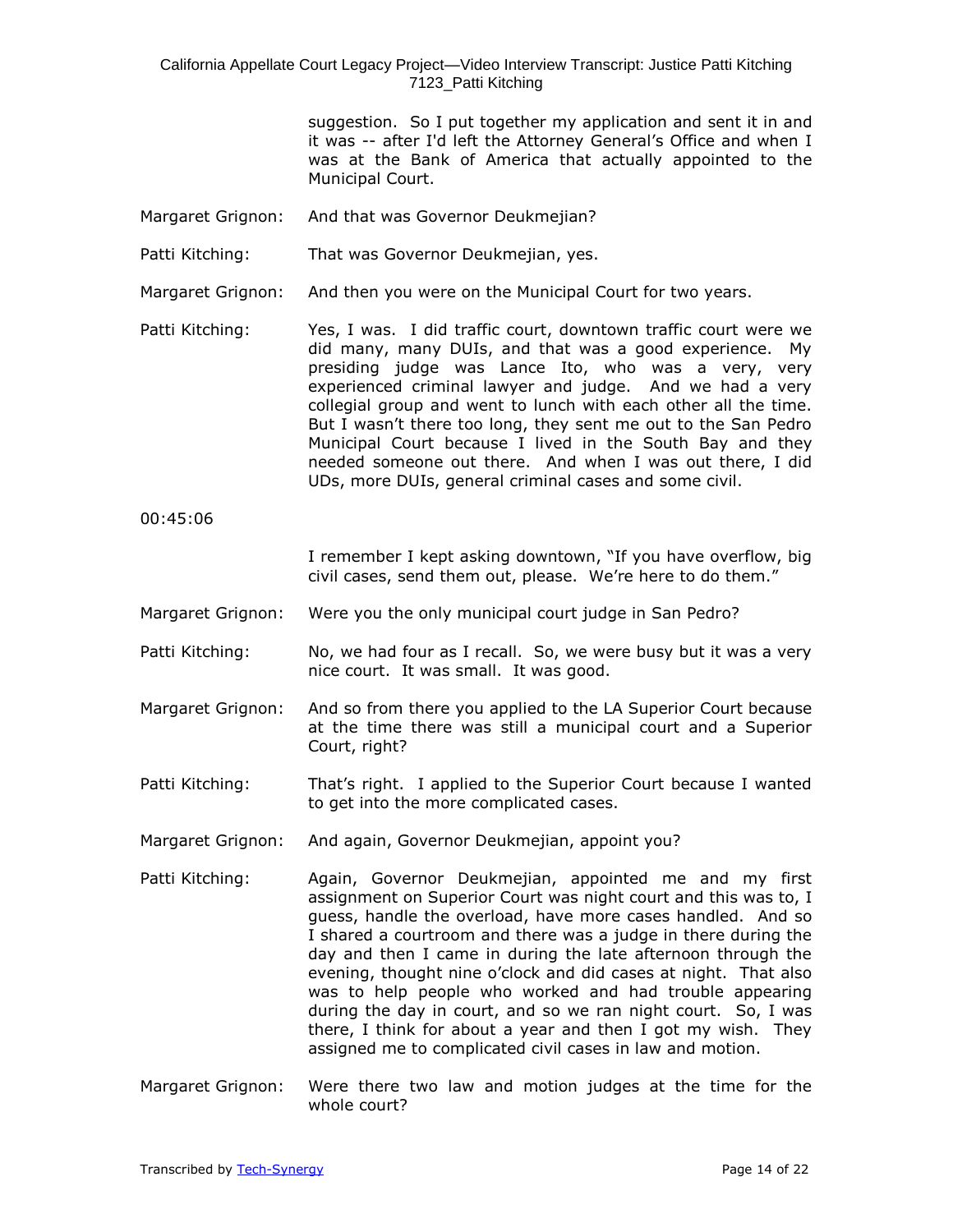- Patti Kitching: There were. There were two and we did all the law and motion for all the judges in Downtown Civil Courthouse and it was a great experience. I worked 24 hours a day. I felt like it. I remember we did, I think, it was 30 motions a day and 5 summary judgments. So, anytime anyone wanted to file a motion, they could. They just had to give 15 days notice. They were put on calendar.
- Margaret Grignon: There's no reservation system?
- Patti Kitching: No reservation system, except that once we got beyond five summary judgments and they put you on the next day. I remember doing summary judgments on the weekend. I would, "Here's this one." Now, they weren't all large. Some of them were very, very small so it wasn't like they were giant cases, five of them everyday. Some were small but still we handled five of them a day and then all of the rest of the kinds of motions. I loved it because it was cutting-edge cases and issues and meaty, and the briefing was generally pretty good.

Oral argument or argument, I would put out tentatives every night so the parties would know where the court was coming from and then we would talk about it and then I would decide. I have a couple of funny stories about my life at that time. My daughter, I think she was turning 21 at that point and we had a birthday party when -- we were going to a restaurant for dinner, and so every minute of every day I was doing motions. And so I remember taking several motions to the restaurant and I arrived early at the restaurant. I was doing motions while I was waiting for everyone to arrive for my daughter's birthday party.

I also remember the Academy Awards, going to a friend's house to watch the Academy Awards. As we were watching the Academy Awards, I was working on motions out of my Beacon's box. But I loved the job and it was very time-consuming but I enjoyed it and I had a good staff and my staff helped me, and so that was a great experience. From there, I joined you.

- Margaret Grignon: That's right, came to the Court of Appeals. This time, it was not Governor Deukmejian, it was Governor Wilson.
- Patti Kitching: This time it was Governor Wilson. I remember receiving the phone call and I think I was out for lunch with friends and I said, "Governor, I'll the best job I possibly can." I was assigned to Division Three. Justice Klein was the PJ.

00:50:01

Ed Hinz and Walter Croskey were also on Division Three. Ed Hinz who retired and Richard Aldrich came on the court. Richard Aldrich, Joan Klein, Walter Croskey and I then sat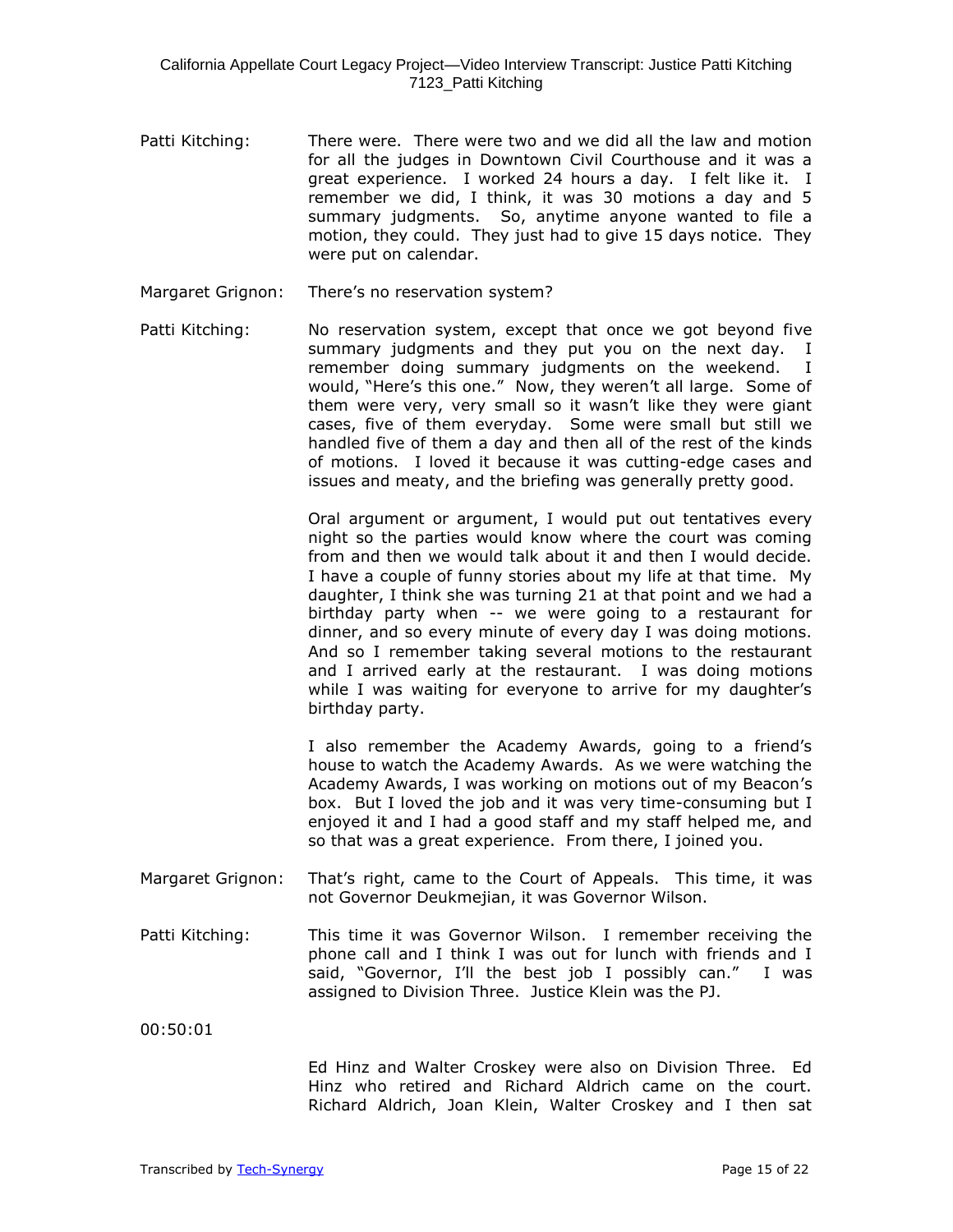together for 20 years and we had, I think, a wonderful and productive 20 years.

- Margaret Grignon: I wanted to ask you about that. So, you sat together with the same three other justices for almost your whole Court of Appeals career, not quite but almost, and yet there are some people that talk about -- that they would prefer to be in a system where you switched the people that you were with like the San Diego Court where there's maybe 9 or 10 justices and you could be with any of them. What do you think about that from your perspective?
- Patti Kitching: I thought that it was pretty efficient the way we did it because we always had access to each other and we knew each other very well, and I didn't have to go running down to someone to talk with them. I always just could walk 20 feet and I could talk to Walter Croskey or I could talk to Richard Aldrich. So, I thought in that regard, it was very efficient and we were collegial. We knew each other. We respected each other. I thought it was good. I mean, that's all I was used to, but I saw advantages. I think there are advantages to the other system as well and that you have other people coming in with new views and asking you to reconsider maybe some view that you'd held before, so there are probably advantages to both.
- Margaret Grignon: So, tell me about Division Three and how you worked together collegially and what was the process for getting your opinions out, and getting consensus.
- Patti Kitching: Well, there was a lot discussion about the cases. We would have lunch about every day. We would invite other divisions to come in and have lunch also, so sometimes we would have a conference table full of justices. But the four of us would also confer, all the time really, about our cases. We would work on our cases. Send around tentative opinions and then meet before argument. At which time, we would also have our research attorneys from -- generally all the research attorneys in at our conference and this was unusual about Division Three. Those research attorneys were encouraged to all speak up about the cases because these are very smart people and they know what these cases are about and we wanted to hear from them. We figured the more smart people you have look at an issue, the better it is and I think that was kind of unusual for a division to do that.
- Margaret Grignon: I don't know of any other division that had that process.
- Patti Kitching: Right. I really liked it. It meant that we trusted and respected, and wanted the input of our research attorneys. So, before argument, we would all get together, talk about the case and say, "These are the questions we're going to ask. These are the problems we have with the case," and we will look into it further at oral argument. Then we would have oral argument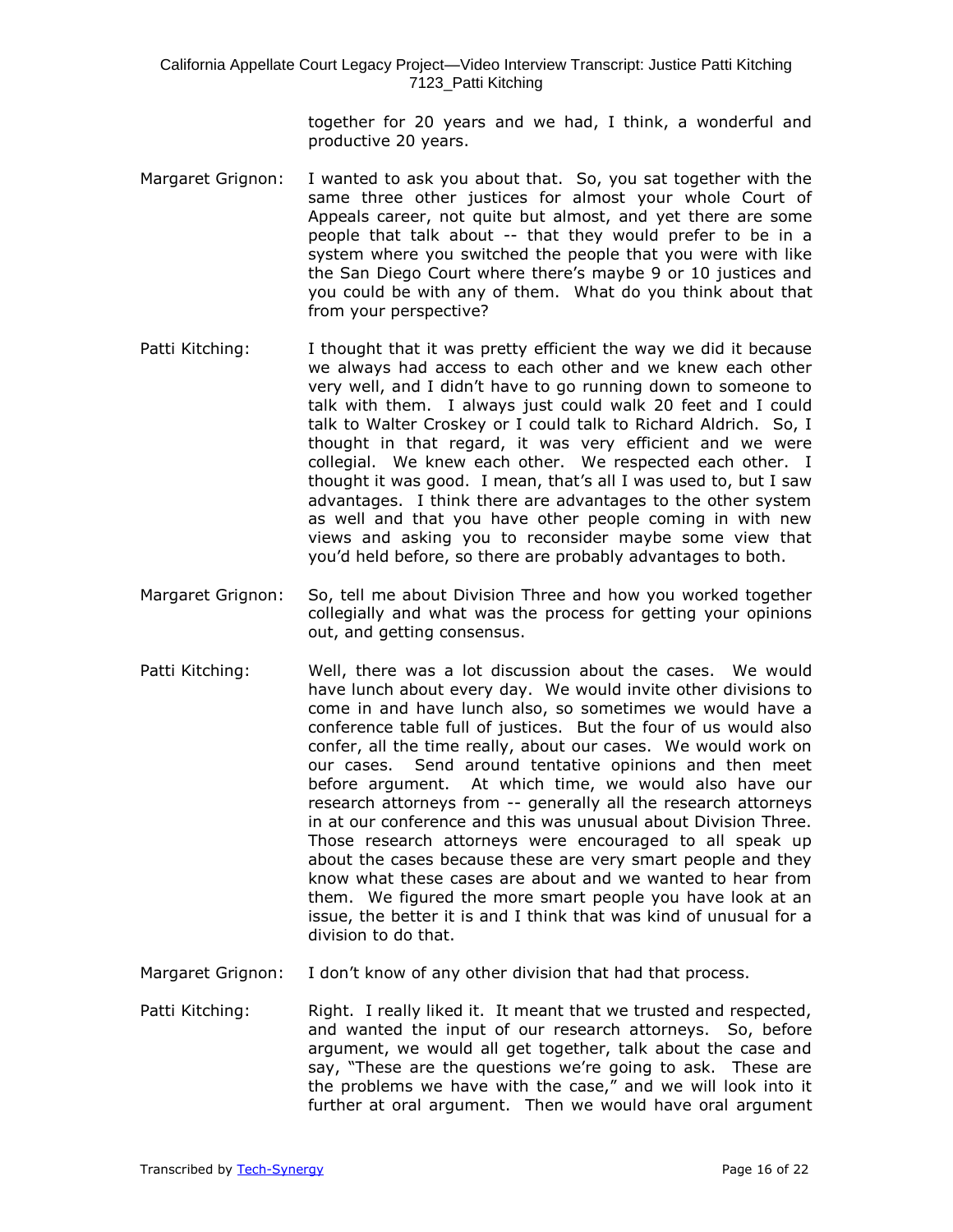and our division was known as a "hot panel". The attorneys told us that that appeared before us, because we would look forward to oral argument and ask lots and lots of questions of the attorneys. The attorneys generally appreciated that because it showed them where the court was coming from, and so that they could address the issues that were problems.

When I was the author of the case, I would tell them what the tentative of the court was so that they could address and again they would know what their problems was and they could address that problem. We would also send out what they call "focus letters" and say, "This is your problem, be ready to talk about this problem," or, "You have a problem with this case, be ready to talk about this case." And again, I think otherwise, lawyers have a giant record. They have many issues and they don't know which ones the court is focusing on. So, the lawyers told us it was very helpful to them to know what to focus on. Rather than spend all their time on this issue, they could spend more time on this issue.

00:55:13

So, I enjoyed oral argument because I think sometimes someone writes something in a brief and they don't quite articulate it the same way they can do that orally. And if you give them an opportunity to tell you about it, maybe they can say it better. Now, they ought to be putting it all in their brief and they ought to be doing the best job and make their brief as clear as they can, but sometimes they can just kind of answer a little question you might have or say it in a different way and so we encouraged oral argument.

After oral argument, we would come back, go through all the cases again and come to a conclusion or say we had to do more research in a certain area. We might tweak the tentative opinion and then we would come to some kind of final conclusion. So, it was a very congenial panel and they were very lucky to be together for 20 years. Sadly, we lost Justice Croskey. He was such a good friend to all of us. He's a brilliant, brilliant lawyer and a nice, nice person.

Margaret Grignon: So, if I have this correct, while you were on the Court of Appeals, I think that you wrote about 167 published opinions, is that right?

Patti Kitching: Yes.

Margaret Grignon: And in addition to that, there were 7 concurring opinions published and 12 dissents. So maybe let's talk a little bit about concurring opinions at least in a published context. When did you write concurring opinions?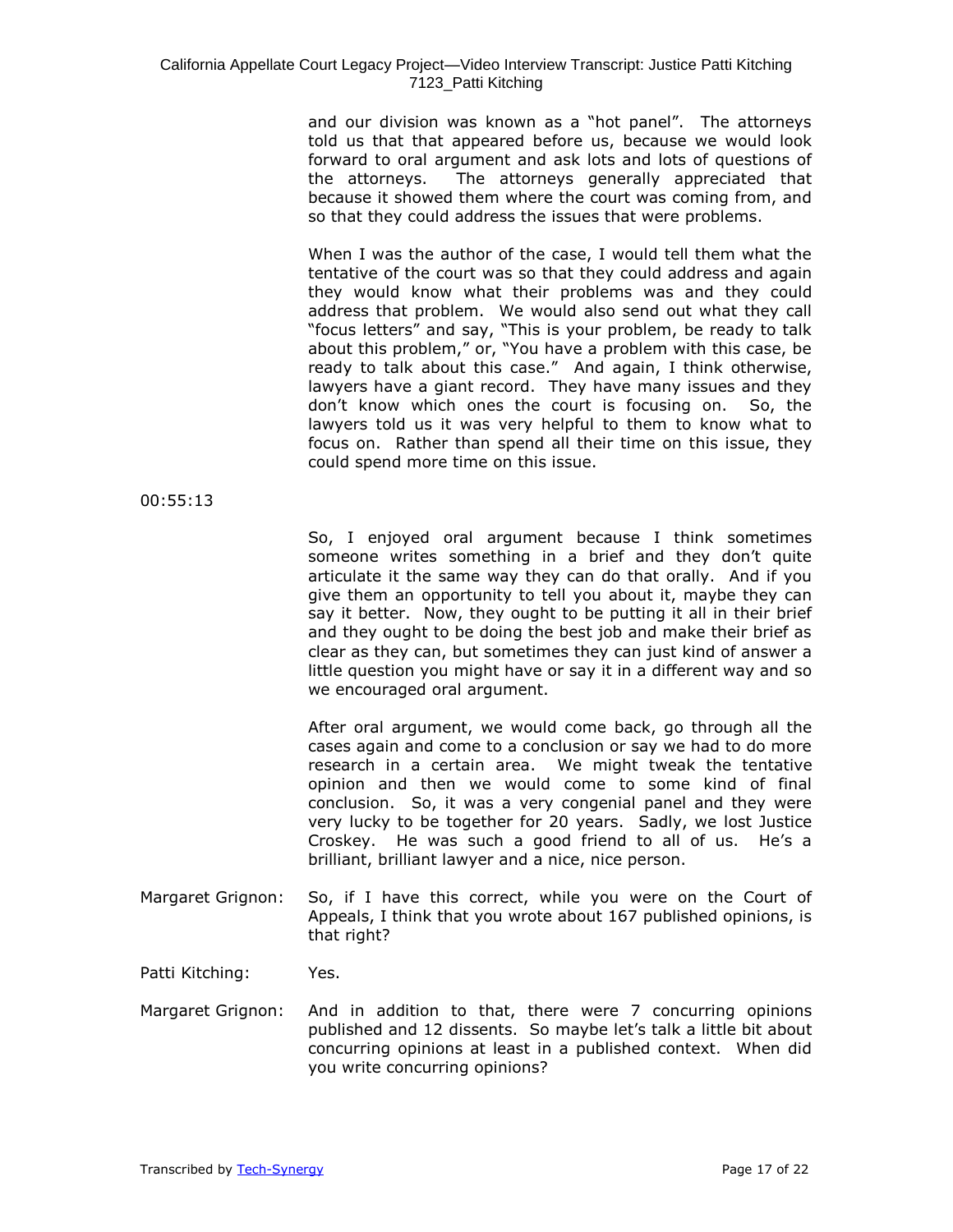- Patti Kitching: Interesting. There was one that I remember that there was something in the opinion. One of my colleagues had said something about -- it was something about a constitutional provision. It's been a long time, something that we shouldn't let the legislature do something because -- interpreted or something because it was like putting the fox in charge of the hen house. I didn't think that should be in the opinion. I didn't think that was respectful to the legislature, but I agreed with the result of the opinion, so I concurred in the result of the opinion. So that's why I would concur.
- Margaret Grignon: Did you actually write out an opinion in that case or did you just say, "I concur" --
- Patti Kitching: I just said I concur.

Margaret Grignon: In the result? Was there trouble about that?

- Patti Kitching: There was.
- Margaret Grignon: Tell me about that if you remember.
- Patti Kitching: There was because I needed to write more like why I concurred in order to have two-justice panel decide, two people decide a certain thing. Then, when I would concur, I would go ahead and say, "Why?" It was a little difficult to explain why I didn't like that language in the other case.
- Margaret Grignon: For the most part, you didn't concur -- you didn't file concurring opinions. You either signed the majority opinion or you wrote a dissent.
- Patti Kitching: That's right.
- Margaret Grignon: And most of the time, I assume if there were language problems like that you could work them out with your colleagues?
- Patti Kitching: I would try.
- Margaret Grignon: Let's talk about dissents now. So again, not a lot of dissents because a very collegial panel but you had dissents in two areas that I noticed and one was punitive damages and the other in the area of duty if someone has a duty for purposes of negligence?
- Patti Kitching: Yes. The punitive damages, Justice Croskey and I disagreed about the ratio of punitive damages. The State Farm from the US Supreme Court had said the single digit ratio was probably most appropriate in most cases, and so that's what I was following and Justice Croskey found exceptions more than I did, and so I would dissent in those cases. There was one called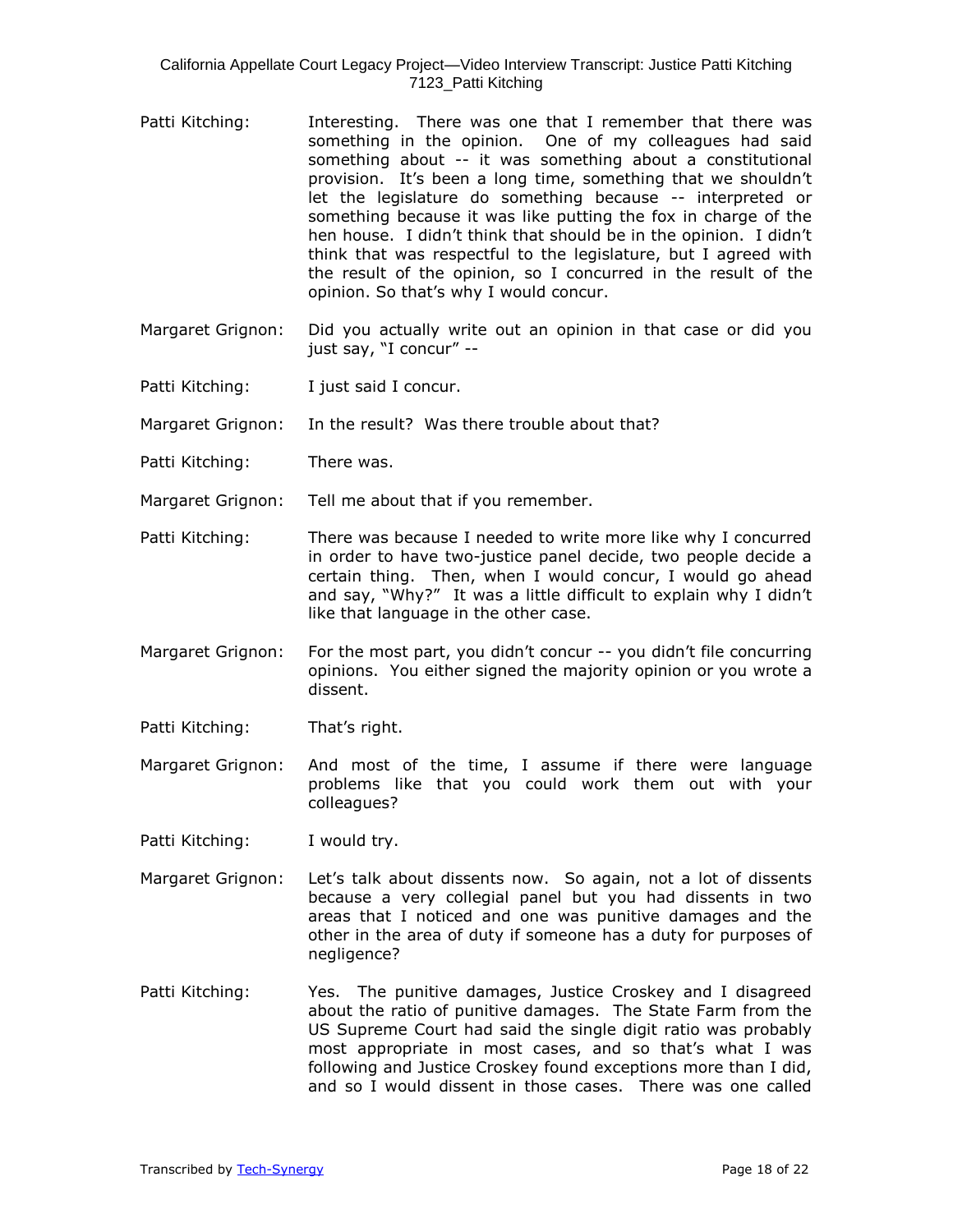> BullockI think Justice Croskey approved a ratio of 16 to 1 and I said, "No. We shouldn't be going beyond the single digit."

- Margaret Grignon: That was a tobacco case?
- Patti Kitching: That was a tobacco case.
- Margaret Grignon: I think maybe there might have been another one, (00:59:51)?

Patti Kitching: Yes and that was -- the trial court had reduced the compensatory significantly and I felt it should have relationship to the punitive damages.

01:00:05

The Trial court didn't reduce the punitive damages. I felt there should be some relationship between the compensatory and the punitive and so I dissented. So, that was this issue of punitive damages.

- Margaret Grignon: What about the duty analysis? In other words, I think it came up in a case Sharon P.?
- Patti Kitching: Yes. That was the case -- we called it The Parking Lot Case where someone was attacked in a parking garage and the issue was duty, whether the parking lot owner had a duty to protect all the people in the parking lot, when that owner had no notice that there was any danger in that parking lot. And again, I think Justice Croskey wrote Sharon P. and I dissented in Sharon P. and the Supreme Court reversed and found there was no duty, and so this duty question was something that we frequently considered and argued about and sometimes agreed and sometimes we didn't agree.
- Margaret Grignon: In your majority opinions, which of the cases that you wrote did you find to be in retrospect the most significant to you?
- Patti Kitching: Well, one kind of recent case I felt pretty strongly about that was significant and the case was called the Hilton case. In that case, I found that the court could no longer impose restitution after a defendant's probation had ended. In that case, the court -- the defendant had caused an automobile accident and the court -- and there were compensatory damages and the court awarded restitution. The defendant was on probation and then probation ended, and the court awarded more restitution. I said, "No, you can't do that because the probation has ended and people should not be afraid of having restitution for the rest of their life even though they're not on probation any longer."

That was interesting because there was a similar case, the California Supreme Court took the similar case, did a grant and hold on the Hilton case which meant it was then de-published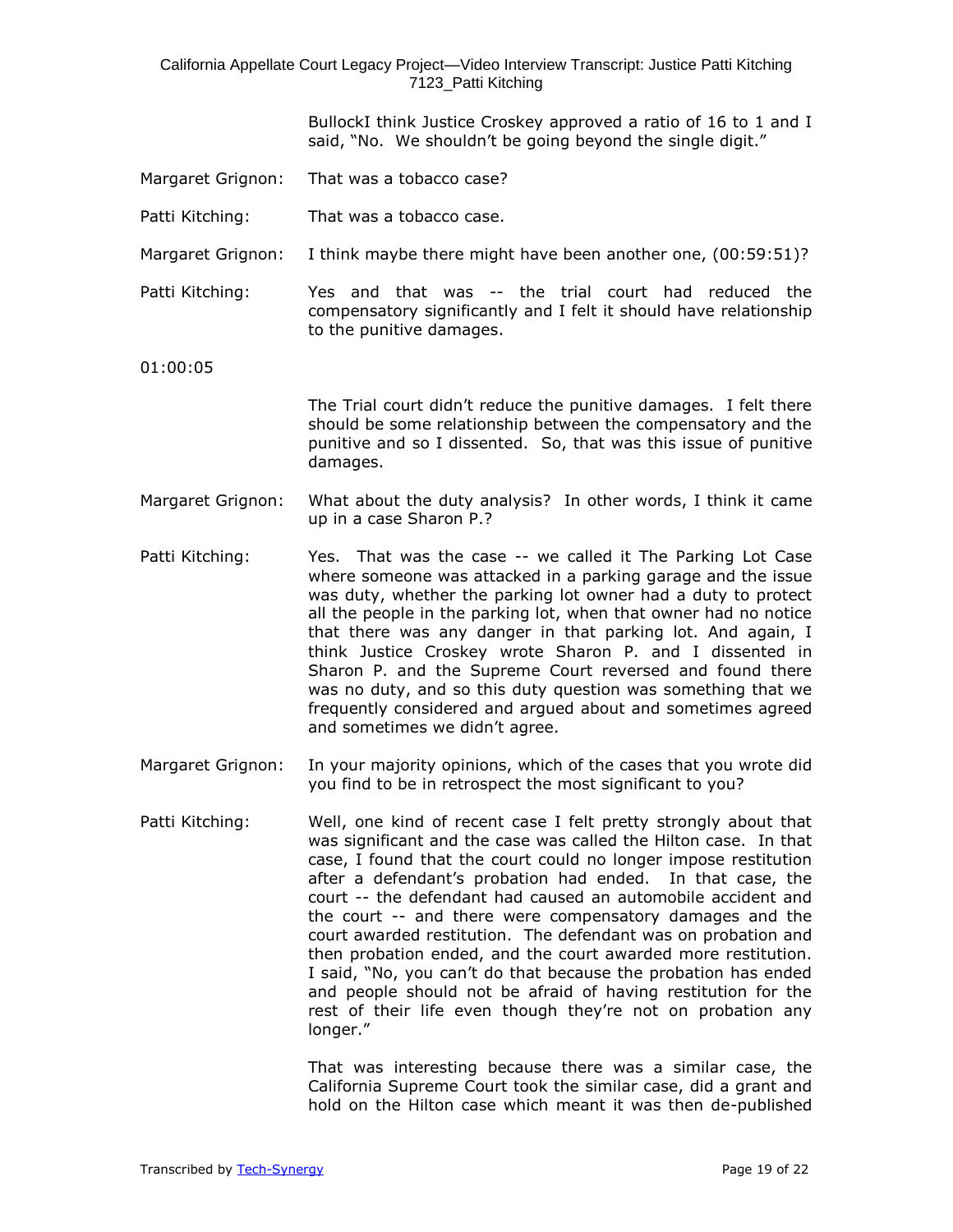and then they decided the first case but the Hilton case would then remain de-published. It wasn't an important case, this holding and so then the Supreme Court republished the Hilton case so now the Hilton case is out there and that's a good law. I thought that was an important case.

- Margaret Grignon: And that's unusual that the Supreme Court republishes cases after a grant and hold.
- Patti Kitching: Yes, but it was important. There was a recent case that had to do with the gross premiums tax for insurance companies. Now, that case is just kind of winding its way through and it's just at the beginning stages, but that's an important case. That's called Myers versus State Board of Equalization and that's the gross premium tax under the constitution and whether the defendants are "insurance companies." And again, that's just winding its way through the courts now but that's going to be a very important case.

The Loeffler vs. Target case was very important. That's where someone -- I'll call him an outsider. A customer said that Target should not be collecting sales tax on this hot coffee and the outsider customer thought that they could litigate whether the sales tax was appropriate and the court said, "No, they could not. They did not have the standing to litigate this tax case because they weren't the tax payer or the person who actually paid the tax." So, those were all I thought important and the Lockheed case, I think you were maybe involved in the -- something after that or you know about after that case. That was the one where the trial court was allowed to determine that the expert could not testify, could not use -- some people call it junk science and the -- a new case.

- Margaret Grignon: Sargon.
- Patti Kitching: Sargon came out and holds basically the same. So, those are all important cases. Those are the ones I can think of right now.
- 01:05:08
- Margaret Grignon: So, at one point towards the end of your career, you had four of your cases pending in the California Supreme Court and in the space of a year maybe, they were firmed?

Patti Kitching: Yes.

Margaret Grignon: I remember one was a red light camera case.

Patti Kitching: The camera case, right. That was kind of interesting. I was joking and saying I was almost of the Supreme Court's calendar that year. Right, that was an interesting time to have all those cases affirmed. But we worked hard on all those cases and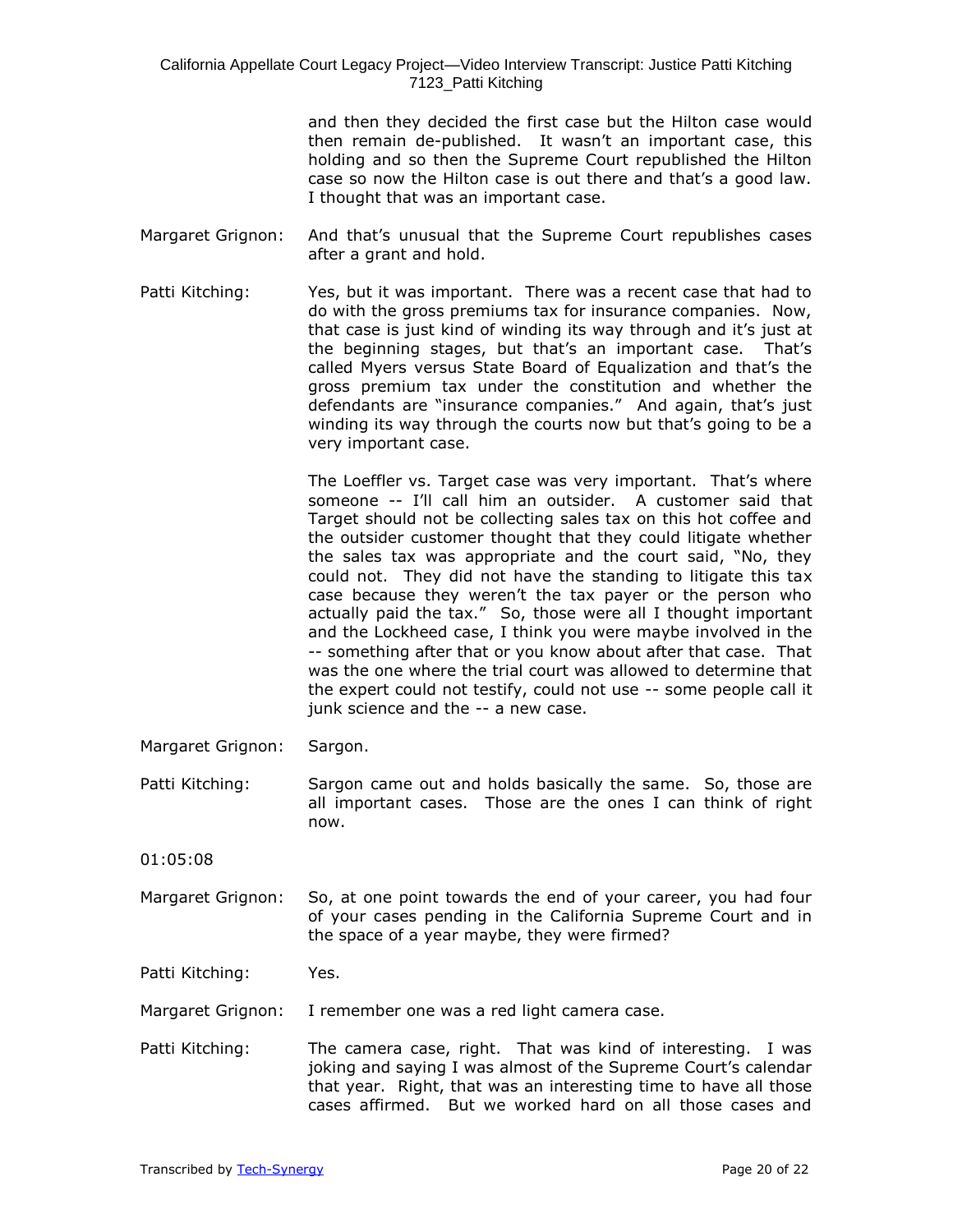particularly any of our published cases as I -- and I know you've had the same experience. When we publish our cases, we work very hard on them and of course the Supreme Court takes cases that aren't published too, so it doesn't only mean they have to be published.

- Margaret Grignon: What's interesting is that I think people have a sense -- lawyers have sense that the Supreme Court takes cases to reverse them. But your example is just a little snapshot but it's an example of the large number of cases the Supreme Court takes and actually affirms. Loeffler was another case, not in that period but that they also affirmed.
- Patti Kitching: Right. That is interesting. Sometimes I think they just want to clarify, put their stamp of approval on it because that's important that the Supreme Court has agreed with that, or there could be another case out going the other way and they actually take both of them and then affirm one of them. It's interesting because I think we could tell when we were working on a case, which cases might be of interest to the Supreme Court just because we know it's a new issue or it's an issue that they've kind of talked about and -- or there's a big difference in the Court of Appeal decisions when some are going this way, some are going this way. You can kind of almost guess which ones the Supreme Court might be interested in.
- Margaret Grignon: Let's talk about that for a moment. I have a memory that you wrote more than one case where you said expressly that you disagreed with another Court of Appeal decision and maybe talk a little bit about that process on how you come to that decision. I don't have a particular case in mind.
- Patti Kitching: Okay. Where we would disagree, we would want to make it clear -- actually I think we're sending somewhat of a message to the Supreme Court that we need some clarity in this area and sometimes we would ask at the end of the opinion, "Yes, it would be nice if the Supreme Court would come in and answer this question because we have now disagreed with another Court of Appeal." So sometimes it's a signal that there's an issue here. It needs to be decided by our Supreme Court. And also, I think it's just to get out the other side if we just think this other case is wrong then I think we have an obligation in our case to say how we think it should be decided. It's not as though we're saying the Supreme Court was wrong, we're saying that this equal court should have decided the case another way. So, I think it's helpful. It develops the law. I think it brings in more view points and it's good. It's helpful.
- Margaret Grignon: You retired in October of last year and what have you been doing since then?
- Patti Kitching: Well, I've been traveling a lot and I just went to Alaska. And I'm -- let's say I went to Hawaii on a cruise and visited my